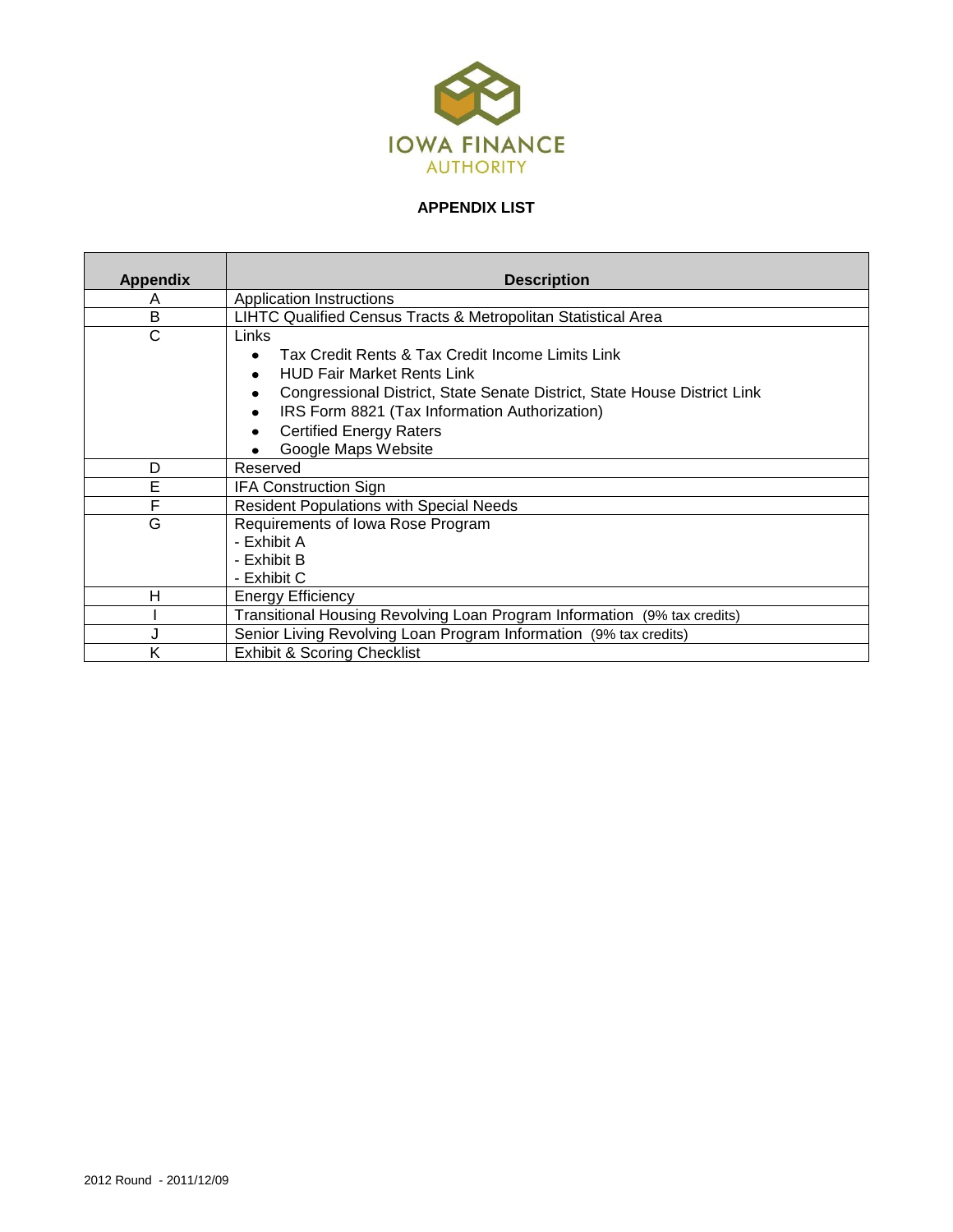

#### **APPENDIX B**

LIHTC QUALIFIED CENSUS TRACTS (Iowa does not have any Difficult Development Areas)

#### **MSA - Cedar Rapids**

(Linn County) 19.00 27.00

### **MSA - Davenport**

(Scott County) 106.00 107.00 108.00 109.00 114.00

#### **MSA - Des Moines**

(Polk County) 11.00 12.00 17.00 26.00 27.00 42.00 48.00 49.00 50.00 51.00 52.00

## **MSA - Dubuque**

(Dubuque County) 1.00

# **MSA - Iowa City**

(Johnson County) 6.00 11.00 16.00 21.00

#### **MSA - Omaha**

(Pottawattamie County) 309.00

## **MSA - Sioux City**

(Woodbury County) 13.00 15.00 16.00 17.00

## **MSA - Waterloo**

(Black Hawk County) 1.00 5.00 9.00 17.01 23.02

#### **MSA - Ames**

(Story County) 5.00 7.00 10.00 11.00

## **Wapello County**

9605.00

# **Webster County**

7.00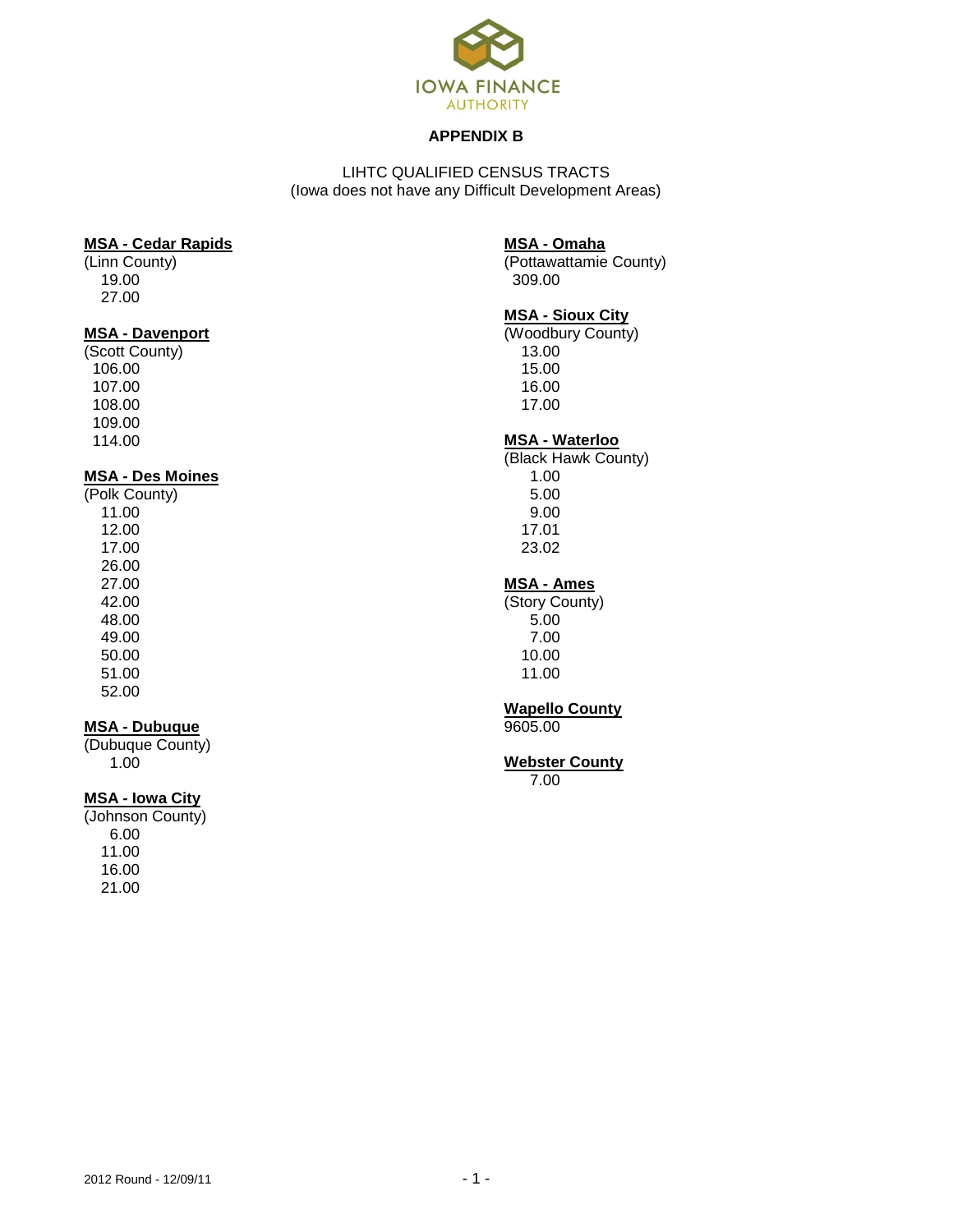#### **APPENDIX B - Continued**

### METROPOLITAN STATISTICAL AREAS

## **MSA - Ames**

Story County

## **MSA - Cedar Rapids**

Benton County Jones County Linn County

## **MSA - Davenport-Moline-Rock Island**

Scott County

## **MSA - Des Moines – West Des Moines**

Dallas County Guthrie County Madison County Polk County Warren County

## **MSA - Dubuque**

Dubuque County

## **MSA - Iowa City**

Johnson County Washington County

## **MSA - Omaha-Council Bluffs**

Harrison County Mills County Pottawattamie County

### **MSA - Sioux City**

Woodbury County

# **MSA - Waterloo-Cedar Falls**

Black Hawk County Bremer County Grundy County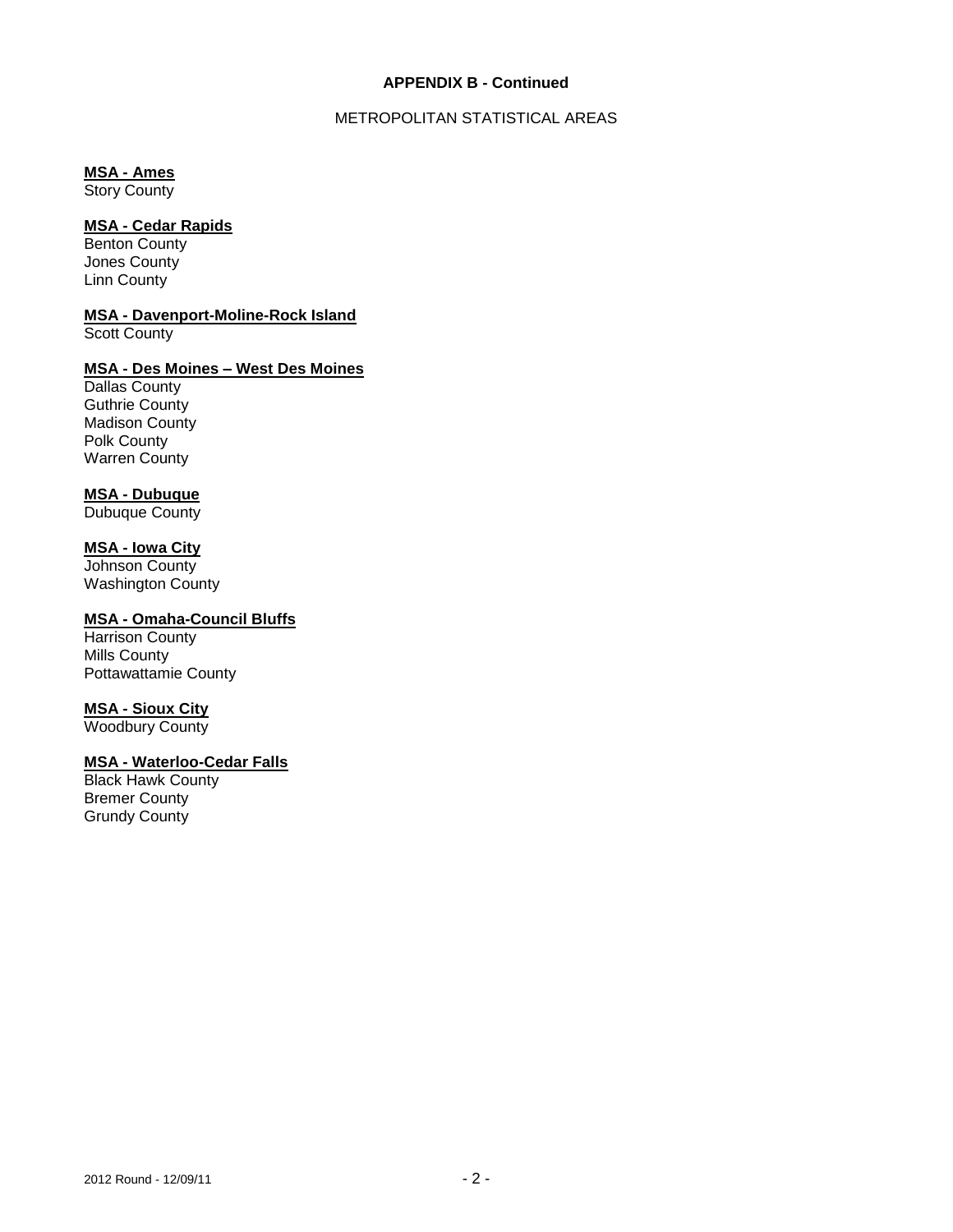

## **APPENDIX C**

LINKS

Tax Credit Rents and Tax Credit Income Link <http://www.iowafinanceauthority.gov/index.cfm?nodeID=26627&audienceID=1&categoryID=11445>

HUD Fair Market Rents Link - Applicants will need to use the Fiscal Year 2012 FMR's <http://www.huduser.org/datasets/fmr.html>

Congressional District, State Senate District and State House District <http://www.legis.state.ia.us/Redist/Redist.html>

IRS Form 8821 (Tax Information Authorization) [http://www.irs.gov/pub/irs-utl/form\\_8821.1596d04.pdf](http://www.irs.gov/pub/irs-utl/form_8821.1596d04.pdf)

Certified Energy Raters <http://www.natresnet.org/directory/raters.aspx>

Google Maps Website <http://maps.google.com/>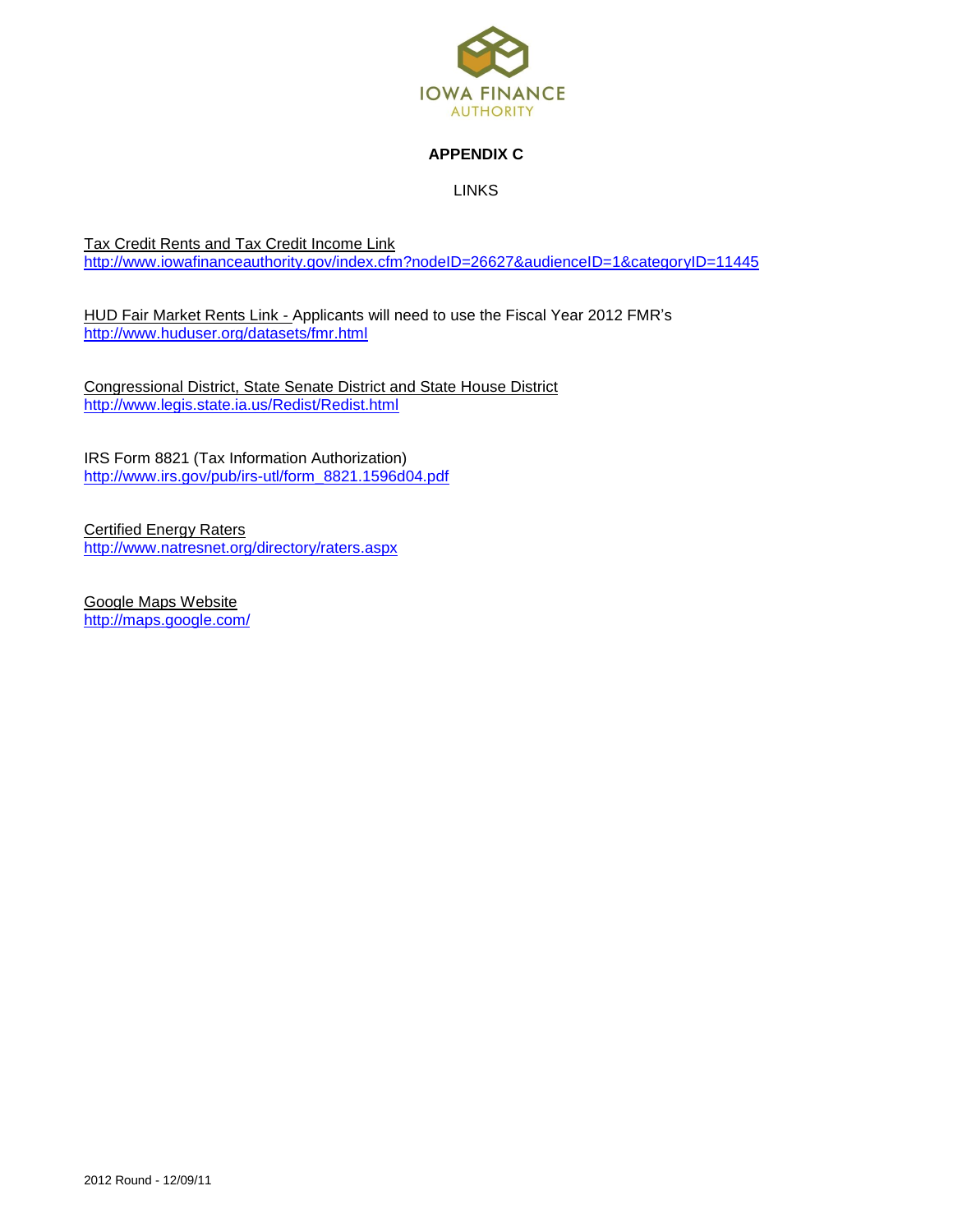

## **APPENDIX F**

### RESIDENT POPULATIONS WITH SPECIAL NEEDS

Projects requesting consideration under the Resident Populations with Special Needs scoring category must submit all documentation requested in Exhibit 1S to qualify for points.

### **Category Overview**

In order to qualify for points under this category, projects must provide service-enriched housing or assisted living in which twenty-five percent (25%) or more of the total Project units give preference in tenant selection to any of the following special needs populations:

- Homeless persons, including homeless individuals, families, youth, and/or veterans
- Persons with a physical or mental, and/or developmental Disability
- Victims of domestic violence
- Frail Older Persons
- Persons living with HIV/AIDS
- Persons in recovery from chemical dependency

Services must be actively linked to the Project, not simply provided to the community at-large, and the Applicant must submit all requested documentation in Exhibit 1S including, but not necessarily limited to, the following:

- Commitment to hold, pursuant to IFA's held for occupancy policy, twenty-five percent (25%) or more of the total Project units for occupancy by the selected special needs population(s),
- Comprehensive Supportive Services Plan,
- Service budget that supports the proposed services plan,
- Marketing plan describing outreach to potential tenants to whom services are targeted,
- Executed memorandum of understanding between the Ownership Entity or Developer, the lead service provider, and the Management Company outlining the duties and responsibilities of each party in relation to service delivery to the tenants, and
- Letters of intent, agreements, and/or contracts with one or more local service providers, if services will be delivered by outside organizations.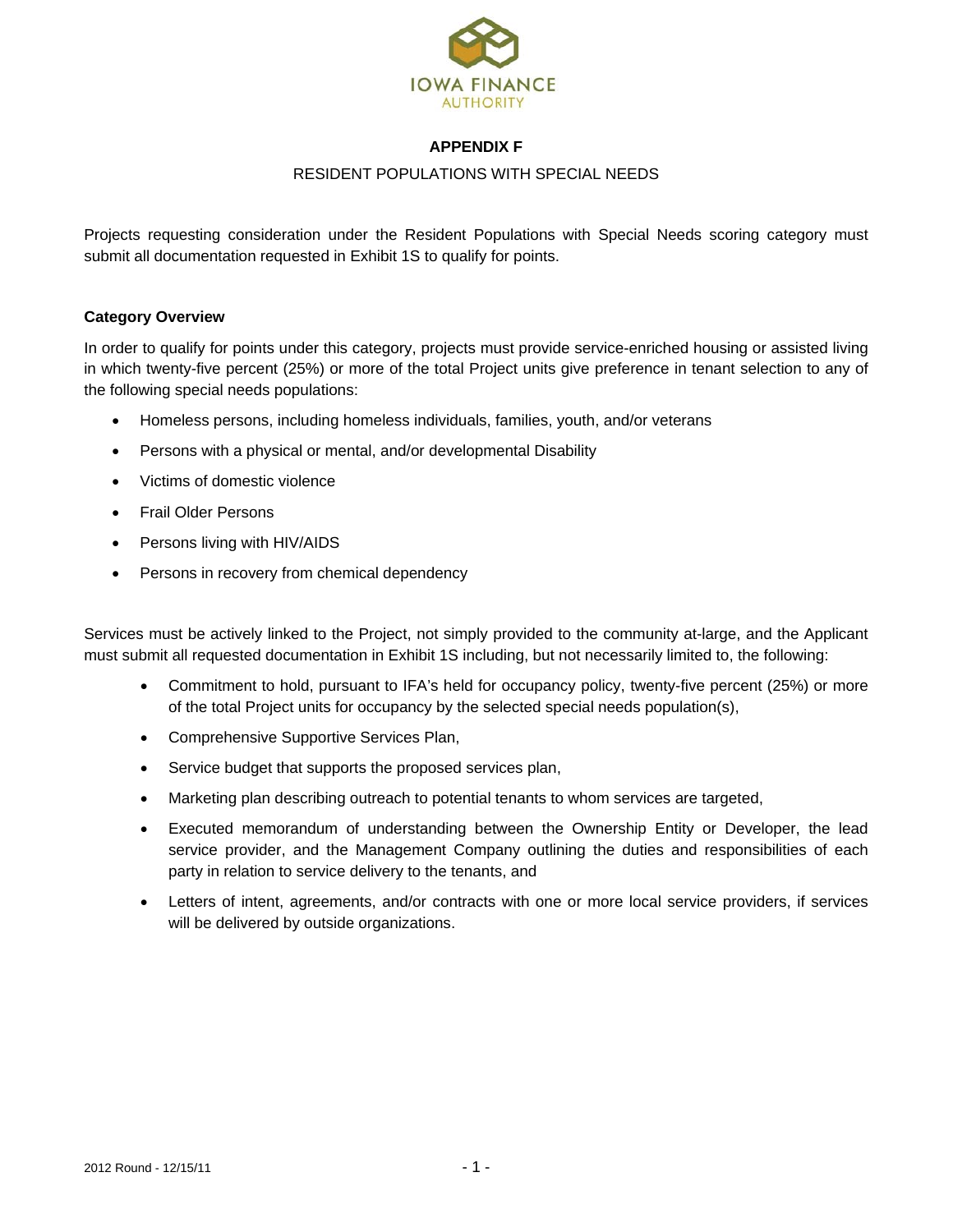## **Exhibit 1S will require the following information.**

# **1. Special Needs Target Population(s) Selected:**

- Homeless persons, including homeless individuals, families, youth, and/or veterans
- Persons with a physical or mental, and/or developmental disability
- Victims of domestic violence
- Frail older persons
- Persons living with HIV/AIDS
- Persons in recovery from chemical dependency

# **2. Number and Percentage of Total Project Units Giving Preference to Special Needs Target Population:**

- Number of Total Project Units
- Number of Total Project Units Giving Preference to Special Needs Target Population
- Percent of Total Units Giving Preference to Special Needs Target Population

## **3. Commitment to hold, pursuant to IFA's held for occupancy policy, twenty-five percent (25%) or more of the total Project units for occupancy by the selected Special Needs Target Population(s).**

A minimum of 25% of the total Project units must be designed and held for occupancy by members of the selected Special Needs Target Population(s) (the target population), with IFA's "held for occupancy" policy defined as follows:

- During initial lease-up, priority must be given in the tenant screening process to income-qualified households in the selected target population. A minimum of 25 percent of the total Project units must be held for occupancy by qualified target population households until the lesser of such time as the minimum unit commitment has been met or for a period of 60 days from the placed in service date.
- Once a unit occupied by a target population household has been vacated, that unit must be held for a minimum of 30 days for occupancy by another qualified target population household unless the Project otherwise complies with the minimum unit percentage. Efforts to market the available unit to the selected target population must be demonstrated during this time period.
- If after a 30-day period the unit is leased to a household that does not meet the target population commitment and the Project does not otherwise meet the minimum unit percentage, the next subsequent available unit must be marketed to and held for occupancy by the target population for 30 days. This subsequent unoccupied unit rule will continue to apply until the Project has once again met its minimum unit percentage requirement.
- Any household that qualified for the target population at initial occupancy or at any time during occupancy will be counted as occupying a qualified service plan unit when calculating the Project's compliance with the minimum unit percentage.
- The Project must comply with the minimum unit percentage and all other Resident Populations with Special Needs scoring requirements at initial lease-up and throughout the 15-year compliance period. In addition, the Project's Resident Populations with Special Needs scoring commitments will be specified in the Land Use Restriction Agreement (LURA).

# **4. Boarding Home Registration**

Iowa law (Iowa Code Chapter 135O and Iowa Administrative Code 481 – chapter 66) requires that owners, operators, or managers of a "boarding home" register the property with the Iowa Department of Inspections and Appeals (DIA) and submit an annual occupancy report. A "boarding home" has a specific definition under Iowa law that may apply to a residential apartment building. Please review Iowa's requirements at the DIA Boarding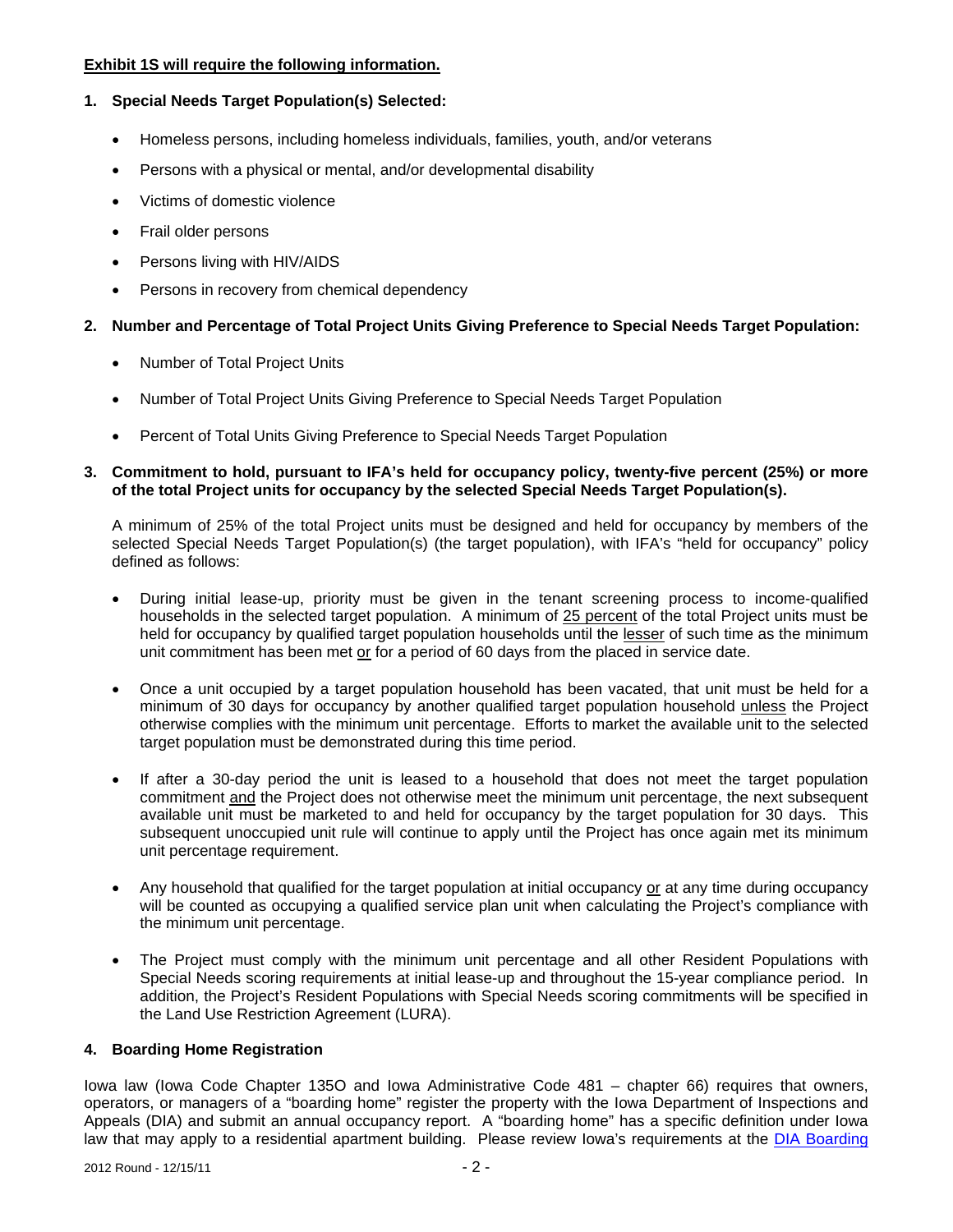Home Registration web site to determine if the Project must comply upon completion. After review of the applicable law and administrative rules, the Applicant must complete the assertion as set forth in Exhibit 1S and upload the signed statement to the application.

## **5. Comprehensive Supportive Services Plan**

A Comprehensive Supportive Services Plan must include clearly numbered sections addressing each of the following:

- 1. Identify an eligible special needs target population.
- 2. Identify the goals of the supportive services program.
- 3. Identify measurable target outcomes related to each established service program goal and commit to reporting outcome-based measures annually to IFA.
- 4. Describe how the target population will benefit from service coordination and appropriate comprehensive services.
- 5. Describe how services will be actively linked to the Project, not simply provided to the community at-large.
- 6. Identify
	- a. Who is responsible for providing each service,
	- b. Where each service will be provided (for services not provided at the property location, identify how barriers to participation will be overcome),
	- c. Frequency of program or activity (daily, weekly, monthly, etc.), and
	- d. Key staff positions involved, their location, and number of hours per week dedicated to services at the Project.
- 7. Describe how service coordination will be provided to tenants, whether by a qualified supportive services coordinator or a qualified service organization, and how the service coordinator will:
	- a. Assess tenants' needs,
	- b. Create individual supportive service plans,
	- c. Facilitate implementation of the supportive services plans,
	- d. Track the results of the plans,
	- e. Evaluate the effectiveness of service coordination efforts at least annually,
	- f. Make appropriate changes to the Project's supportive services plan to better meet tenants' needs over time, and
	- g. Communicate any supportive services plan changes to IFA.
- 8. State that participation in supportive services will not be a condition of residency.

# **6. Service Budget**

A service budget, including both sources and uses statements, that supports the proposed supportive services plan must include sufficient funds to implement the described plan of services. Identify the annual cost of the proposed services plan and the source(s) of funds to pay for services. A \$150 per unit minimum annual contribution has been established for the supportive services line item on the pro forma, but additional sources of funds outside of the pro forma may be required to implement the comprehensive supportive services plan. If commitments are not already in place to finance supportive services, identify a viable plan for the long-term funding of appropriate services.

#### **6. Marketing Plan**

The Marketing Plan must describe the planned methods of outreach to potential tenants in the Special Needs Target Population(s) and should be drafted in light of IFA's held for occupancy policy. The Marketing Plan must state how apartment unit vacancies will be communicated to appropriate referral agencies to ensure Special Needs Target Population members are informed of occupancy opportunities. List the specific agencies or organizations from which tenant referrals will be sought. Describe any unique collaborations or partnerships in place to assist in the Project's marketing efforts. General advertising methods used to reach income-qualified tenants at large will not be considered an adequate Marketing Plan for Special Needs Target Population outreach purposes.

#### **8. Supportive Services Memorandum of Understanding (MOU)**

2012 Round - 12/15/11 - 3 -A Supportive Services MOU must be executed by (1) the Ownership Entity or Developer, (2) the lead service provider, and (3) the Management Company outlining the duties and responsibilities of each party in relation to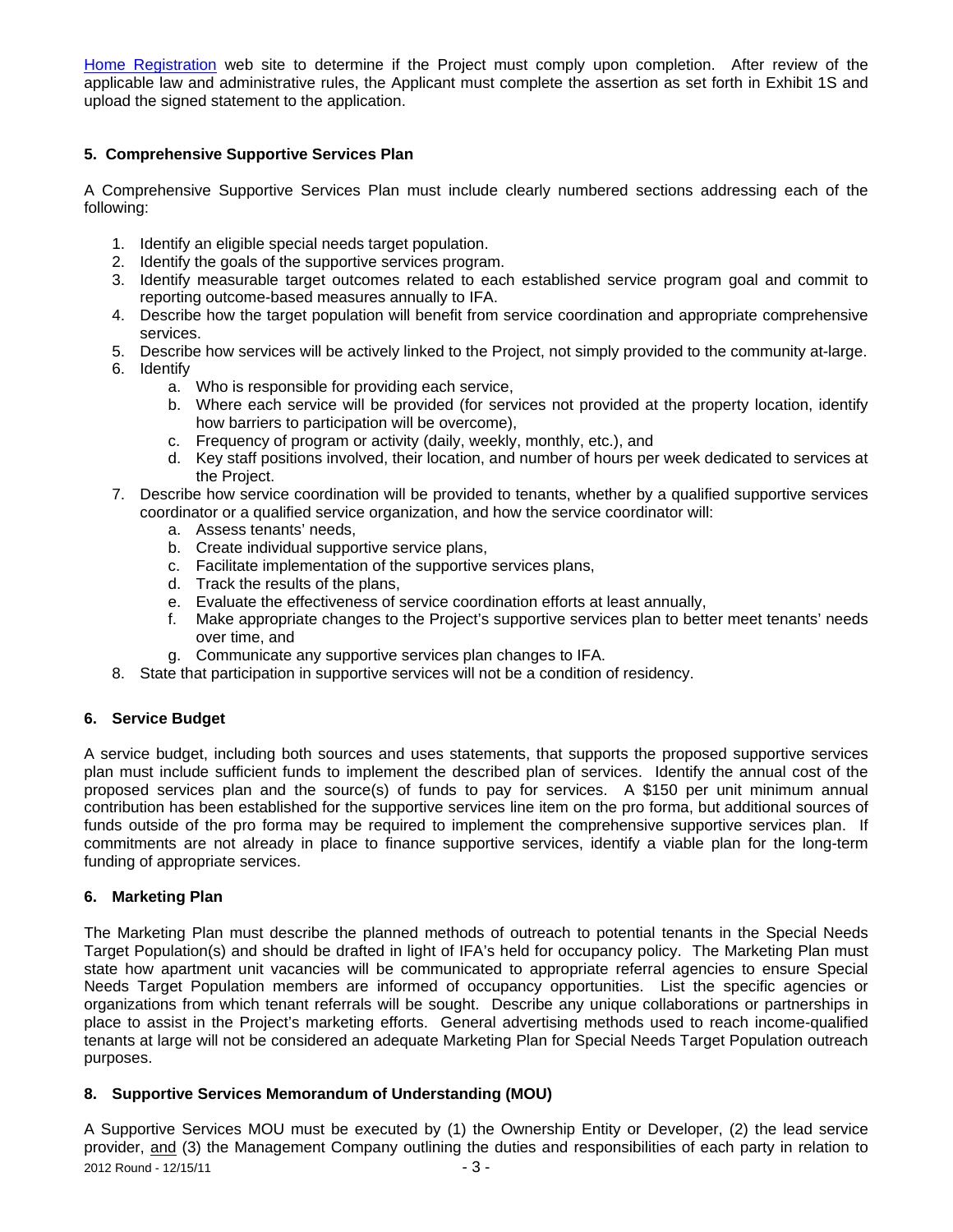service delivery to the tenants. At a minimum, the submitted Supportive Services MOU must contain all of the following components:

- Parties and Terms
	- o Identify who will enter into the MOU, which at a minimum must include the Ownership Entity or Developer, the lead service provider, and the Management Company.
	- o Include the MOU's beginning and end date and any renewal provisions.
- Background and Intent
	- o Outline the roles of each party in the supportive housing Project.<br>  $\circ$  Describe the supportive housing component.
	- Describe the supportive housing component.
	- o Describe the Special Needs Target Population to be served.
	- o Identify the number of individuals or households to be served.
	- o Describe eligibility determination.
	- o Identify any special needs.
- Roles and Responsibilities
	- o Define joint roles and responsibilities.
	- o Define individual roles and responsibilities.
	- o Identify responsible party for annual reporting requirements.
- Scope of Services
	- o Detail the scope of services for each partner, describing the specific responsibilities of each party to the MOU.
- Funding
	- o Identify funding sources for services.
- General Terms
	- o An authorized signatory from each of the three (or more) entities must execute the MOU.
	- o Signatures must include name, title, entity represented, and date signed.

#### **9. Local Service Providers**

The Local Services Providers submission must (1) clearly list all service providers that the Applicant has identified as integral to the implementation of the Comprehensive Supportive Services Plan and the Marketing Plan and (2) provide a corresponding letter of commitment from each of those identified key service or tenant referral providers, including the lead service provider party to the Supportive Services MOU. The submitted letter of commitment must be (1) signed by an authorized signatory from the Local Service Provider, (2) describe the Local Service Provider's proposed involvement with the Project, and (3) confirm that the Local Service Provider has the intent and capacity to deliver the described services and/or make tenant referrals. If available, please attach an organizational brochure or similar documentation to each letter of commitment providing general information about the service organization.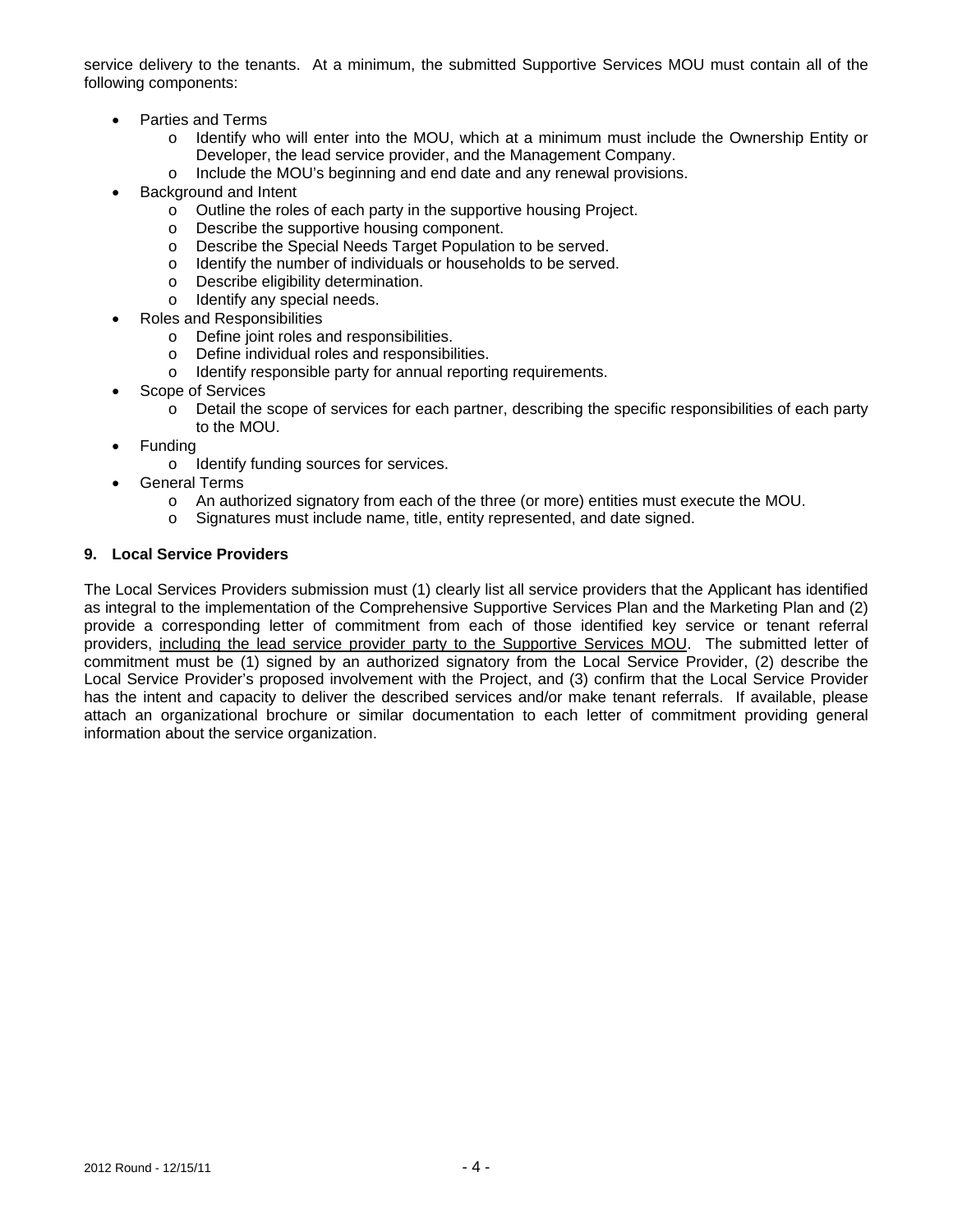

#### **APPENDIX G EXHIBIT A**  REQUIREMENTS OF IOWA ROSE PROGRAM

#### INTRODUCTION

Management personnel of sponsor will rent single-family homes to persons willing to work toward first-time homeownership under the Iowa ROSE Program. A desire for homeownership and a demonstrated willingness to address obstacles to owning a home, will be the focus of applicant selection and will determine the services offered to the Iowa ROSE Program participants as outlined below. The Iowa ROSE Program has been established as an incubator for homeownership.

The Applicant must provide a plan demonstrating how the project will meet the following program requirements.

#### PROGRAM REQUIREMENTS

#### **Initial Participant Prescreening**

Management personnel will screen applicants and select prospective participants in conformance with the Program requirements.

#### Services Provided To And Obligations Of Participants During the First Year Lease

Management personnel will ensure that prior to the execution of a lease, participants complete the following:

- A. A minimum of two homeownership counseling sessions with Housing Counselor;
- B. A Participation Contract (Exhibit B) which shall include the following two attachments:
	- 1. A written homeownership plan (the "Homeownership Plan") to be developed on an individual basis during the homeownership counseling sessions described above, outlining each participant's goals and strategies for achieving homeownership; and
	- 2. A written maintenance contract (the "Maintenance Contract"), a form of which is attached as Exhibit C.

#### Services Provided To Participants Accepted Into The Iowa ROSE Program

Management personnel will ensure that the following services are provided for all participants accepted into the Iowa ROSE Program:

- A. Quarterly maintenance inspections conducted by management personnel to evaluate maintenance and upkeep of each home. After the participants have been in the Program one year, such inspections may be conducted semiannually.
- B. Semiannual maintenance classes conducted by management personnel and the Housing Counselor to:
	- 1. Familiarize participants with electrical, heating and plumbing systems in their homes;
	- 2. Address problems identified in maintenance inspections;
	- 3. Raise awareness of seasonal preventative maintenance; and
	- 4. Teach home maintenance skills.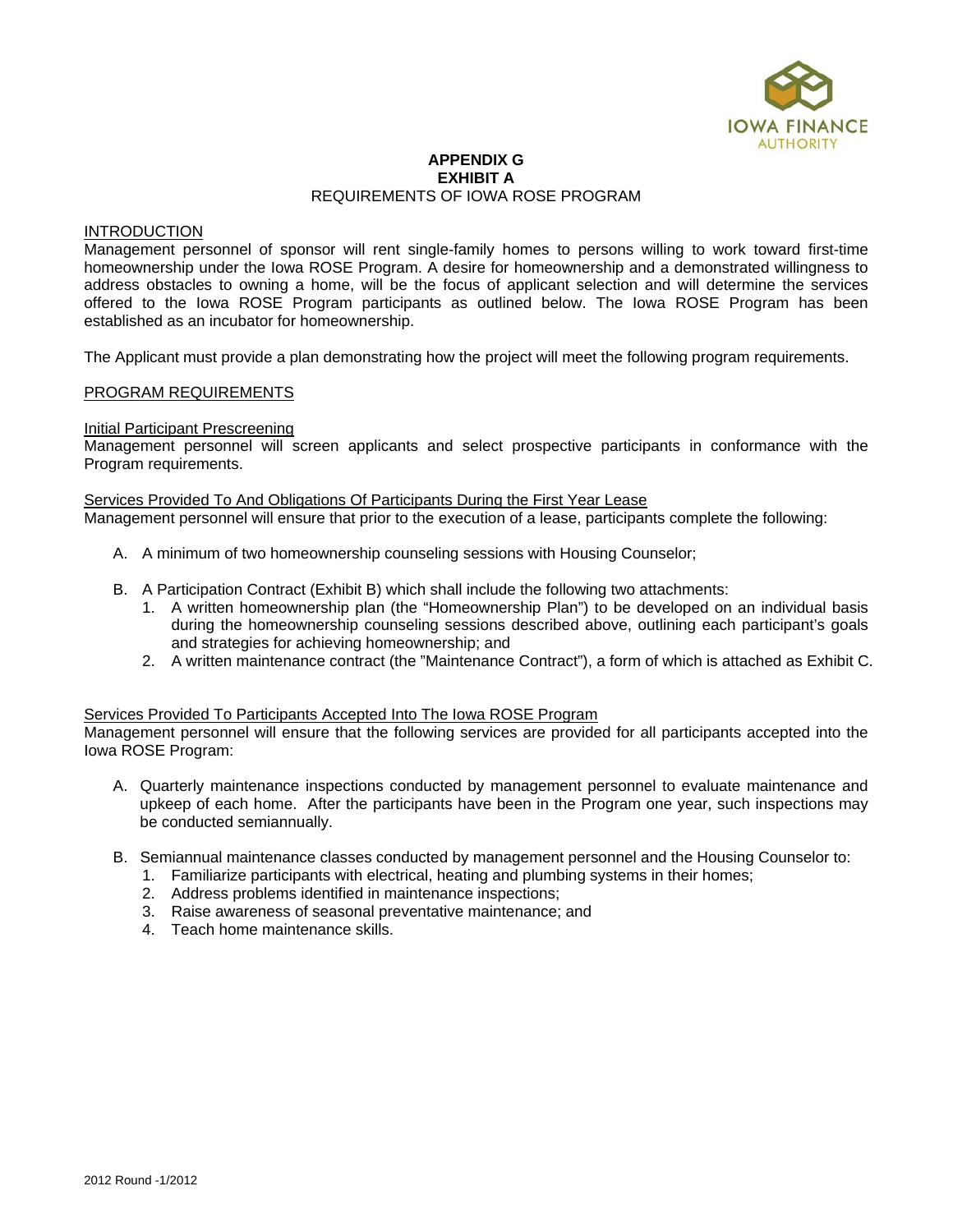- C. Quarterly sessions conducted by the Housing Counselor to:
	- 1. Discuss each participant's progress toward meeting the goals outlined in the Homeownership Plan;
	- 2. Make any necessary modifications to each participant's Homeownership Plan;
	- 3. Define areas of needed improvement; and
	- 4 Determine tasks or outcomes to be completed during the upcoming quarter.
- D. Quarterly homeownership newsletter informing participants of:
	- 1. Available homeownership programs and opportunities;
	- 2. Financing options for a home purchase;
	- 3. Home maintenance and landscaping techniques;
	- 4. Profiles of successful homeowners;
	- 5. News from neighborhood organizations; and
	- 6. Budgeting and consumer tips.

#### Other Information

- No less than \$60 per unit per month must be put into an account.
- If a resident moves because of purchasing a home, the money should follow the resident for assistance in housing ownership.
- If a residents moves and does not attain housing ownership, the ROSE Program savings will be split among the remaining tenant homeownership accounts. Documentation of the accounts must be available at time of on-site inspections conducted by the Iowa Finance Authority.
- Prior to sale of the unit, any replacement reserves available shall be used to make improvements as determined by a Capitol Needs Assessment performed by a third-party contractor. If the reserves are not sufficient, the Owner will provide other sources of funds to make repairs.
- The Owner must provide documentation illustrating how the purchase price is being determined, and evidencing the tenants' monthly anticipated mortgage payment, and tenant-paid utilities.

Section 42 of the IRS Code supports homeownership opportunities for residents of single-family low-income housing rental developments by allowing the owners to sell the homes to the residents following the completion of the IRS' initial compliance period. Home can mean single family detached, row/townhome or condo. If planning a row/townhome or condo project a plan for Home Owners Association (HOA) will be required and considered in the monthly payment required by the homeowner.

A plan must be established by owners of an affordable homeownership project and detail timing and terms of sales to residents and qualified low-income households at the end of the initial compliance period. This homeownership commitment must remain true to the tax credit program by ensuring that the opportunity for homeownership is directed at low-income households at an affordable price. This commitment for homeownership must be proposed at time of allocation application then approved by the Iowa Finance Authority and recorded with the Land Use Restrictive Agreement and attached to each resident lease.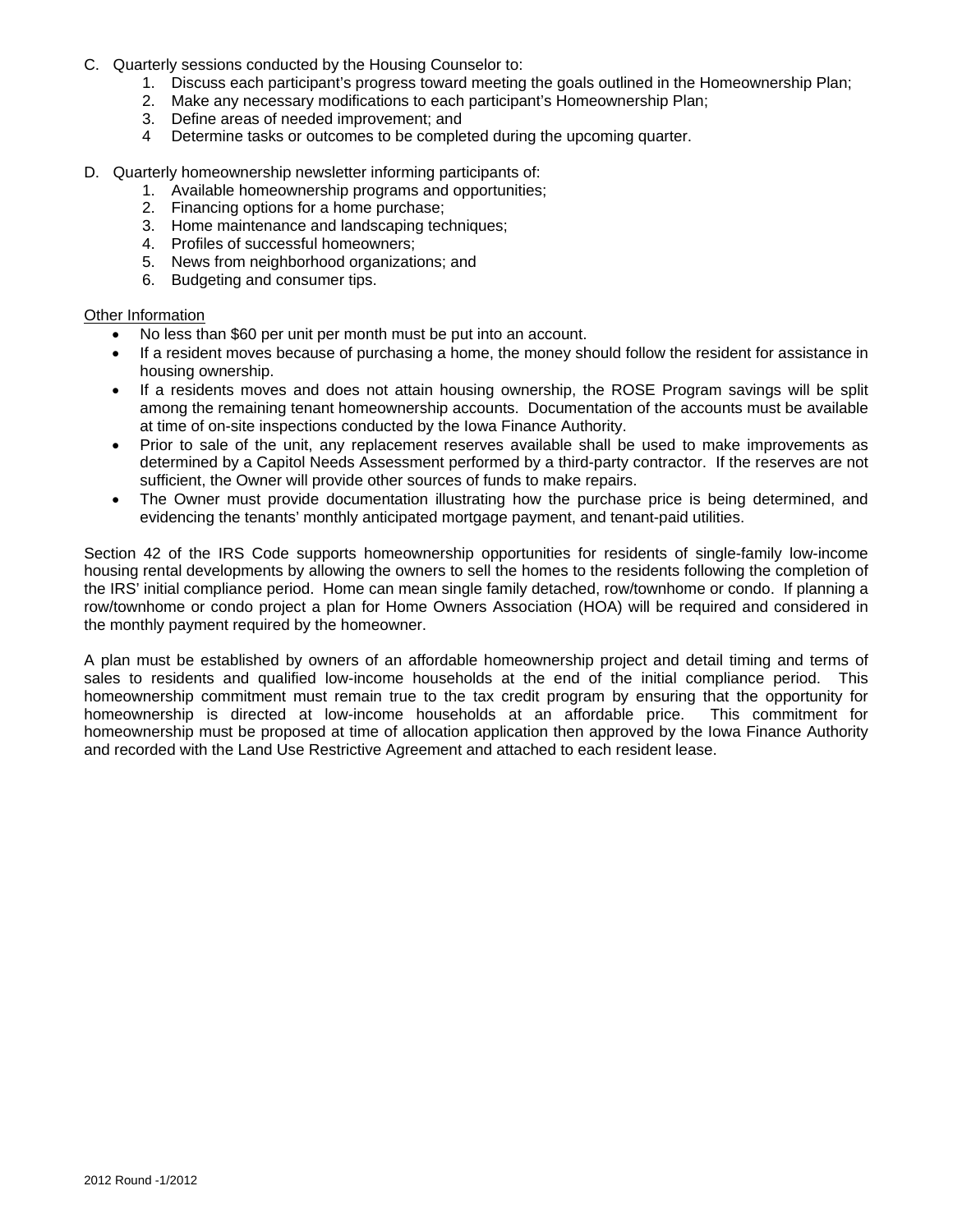

### **APPENDIX G**

EXHIBIT B

#### PARTICIPATION CONTRACT FOR IOWA ROSE PROGRAM

This Participation Contract (this "Contract") with respect to the Iowa ROSE Program is entered into by and between \_\_\_\_\_ (Sponsor) and \_\_\_\_\_ (Participant)(s). The family includes everyone in the household and is referred to in this Contract as "family or "participant." Members of the family include:

PURPOSE OF CONTRACT

TON COL OF CONTINION THEORY OF THIS CONTROL OF CONTROL OF THIS CONTRACT AND THIS CONTRACT ANNUALLY. It may not be terminated except under Section E of this Contract.

#### RESOURCES AND SUPPORTIVE SERVICES

During the term of this Contract \_\_\_\_\_ (Sponsor) will assist the participant/family in identifying and accessing the necessary resources and services to help it achieve the goals outlined in the participant's/family's Homeownership Plan, as described below. These goals are designed to help the participant/family overcome obstacles to purchasing and maintaining a home.

#### SECTION A

The adult members of the family agree to:

- 1. Meet quarterly with the Housing Counselor to:
	- a. Determine each participant's progress toward meeting the goals outlined during the application process and incorporated into a written agreement called the Homeownership Plan;
	- b. Make any necessary modifications to the Homeownership Plan as recommended by the Housing Counselor;
	- c. Discuss difficulties experienced by participant in reaching goals;

<u> 1999 - Johann Barnett, f</u>

- d. Define areas of needed improvement; and
- e. Determine tasks or outcomes to be completed during the quarter.
- 2. Attend two workshops on homeownership. The Housing Counselor will schedule these workshops for the participant based on the participant's availability and readiness for the workshops.
- 3. Sign a Maintenance Contract with \_\_\_\_\_\_ (Sponsor). \_\_\_\_\_ (Sponsor) will offer two maintenance training workshops annually. These workshops will seek to familiarize the participants with the electrical, heating and plumbing systems in their homes as well as discuss do-it-yourself repairs and home safety tips. Each participating must attend at least two workshops.
- 4. Provide the Housing Counselor with requested information to assist in evaluating the participant's progress toward completing the Homeownership Plan.

#### SECTION B

All family members agree to:

- 1. Abide by terms of the Maintenance Agreement;
- 2. Be law-abiding citizens and good neighbors to other residents in the area; and
- 3. Comply with all terms of the lease agreement.

## SECTION C

**Responsibilities of** (Sponsor):

- 1. Provide a Housing Counselor to provide case management support to participants in the Iowa ROSE Program;
- 2. Assist participants in identifying the services that they need as well as how to access these services and support: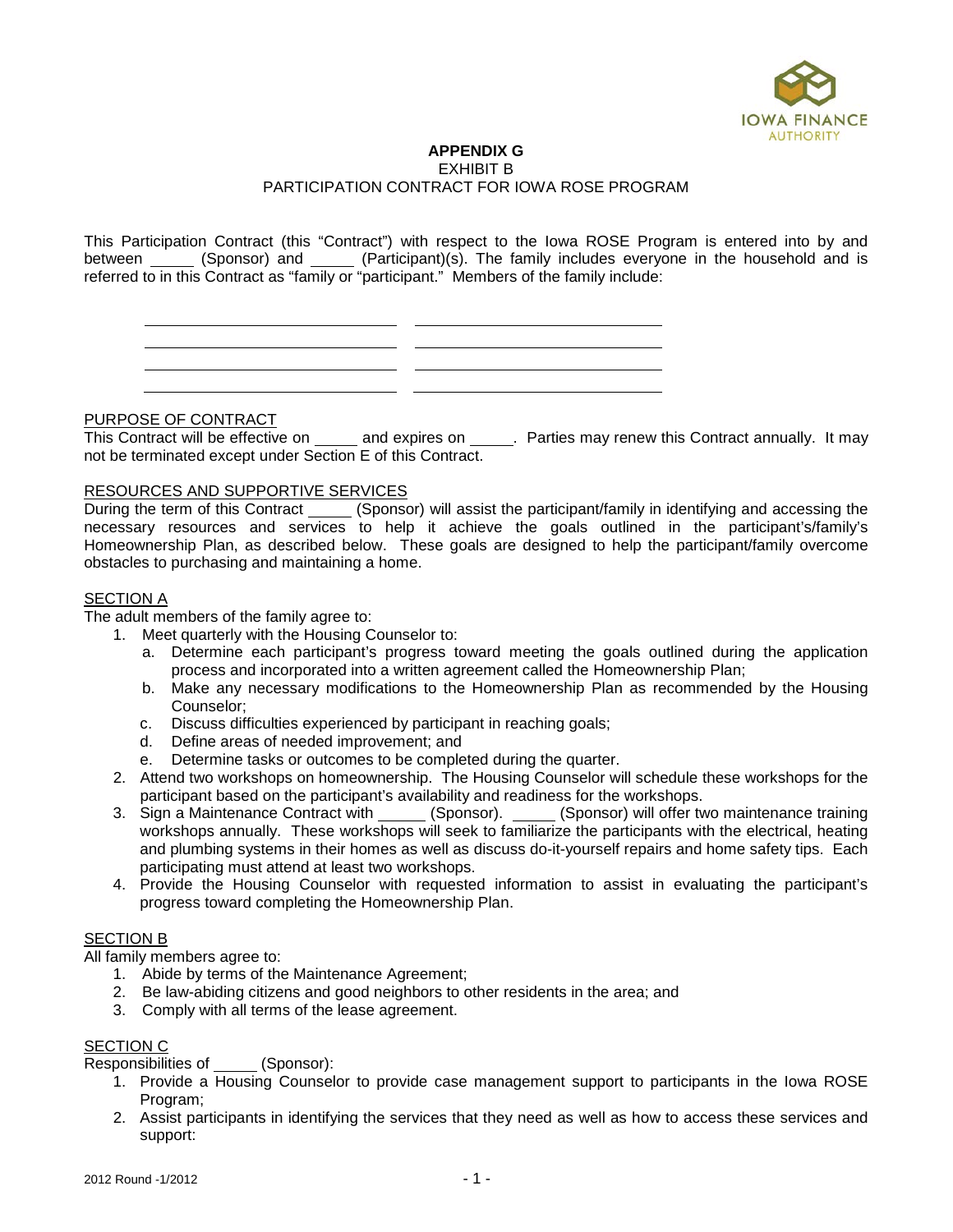- 3. Assist participants with maintaining positive relations with all families in their neighborhoods as well as the agencies they are working with;
- 4. Assist participants in their search for a property and identify the public and private resources necessary to purchase their property;
- 5. Establish a Homeownership Fund to be used to assist participants with financial obstacles to their purchase of a home. No participant shall be guaranteed to receive funds from the Homeownership Fund. The following list, which is not inclusive, describes uses of funds in the Homeownership Fund:
	- a. Down payment assistance;
	- b. Closing costs assistance;
	- c. Hardship credit assistance to assist in paying off hardship debt such as emergency medical bills, for credit qualification purposes;
	- d. Home improvement assistance to make repairs in order to purchase another home;
	- e. Moving expenses; and
	- f. Other expenses related to homeownership, as may be approved by Sponsor.
	- g. Other information Contract should specify:
		- How much money will be put in the account;
		- Source of money (portion of tenant's rent or owner contribution);
		- When tenant can withdraw the money and the process for requesting that withdrawal;
		- What will happen to the money if the tenant does not move into homeownership; and
		- What happens to the interest on the account (accrues or pays for classes)

#### SECTION D

Completion of Participation Contract

Completion of this Contract occurs when the Housing Counselor determines that:

- 1. Participant has fulfilled all of the responsibilities under this Contract;
- 2. Participant has identified a property to purchase;
- 3. Participant has secured financial resources necessary to purchase a home; and
- 4. Participant closes on their purchase of a property.

## SECTION E

Termination of Participation Contract

(Sponsor) may terminate this Contract when one or more of the following occur:

- 1. Participant and (Sponsor) agree to terminate this Contract; or
- 2. Participant is in default under the lease agreement and subject to eviction.

(Sponsor) must give notice of termination or nullification to all adults listed on the family's lease agreement. The notice must state the reasons for

(Sponsor's) decision to terminate or nullify this Contract. If this Contract is terminated or nullified for any of the above stated reasons, the lease agreement will also be terminated and the participant's rights to the Homeownership Fund will be forfeited.

Dated

Sponsor

By

Name

**Title** 

#### **Participants:**

| By                 | (Adult Family Member) | B٧    | (Adult Family Member) |
|--------------------|-----------------------|-------|-----------------------|
| By                 | (Adult Family Member) | B٧    | (Adult Family Member) |
| 2012 Round -1/2012 |                       | $-2-$ |                       |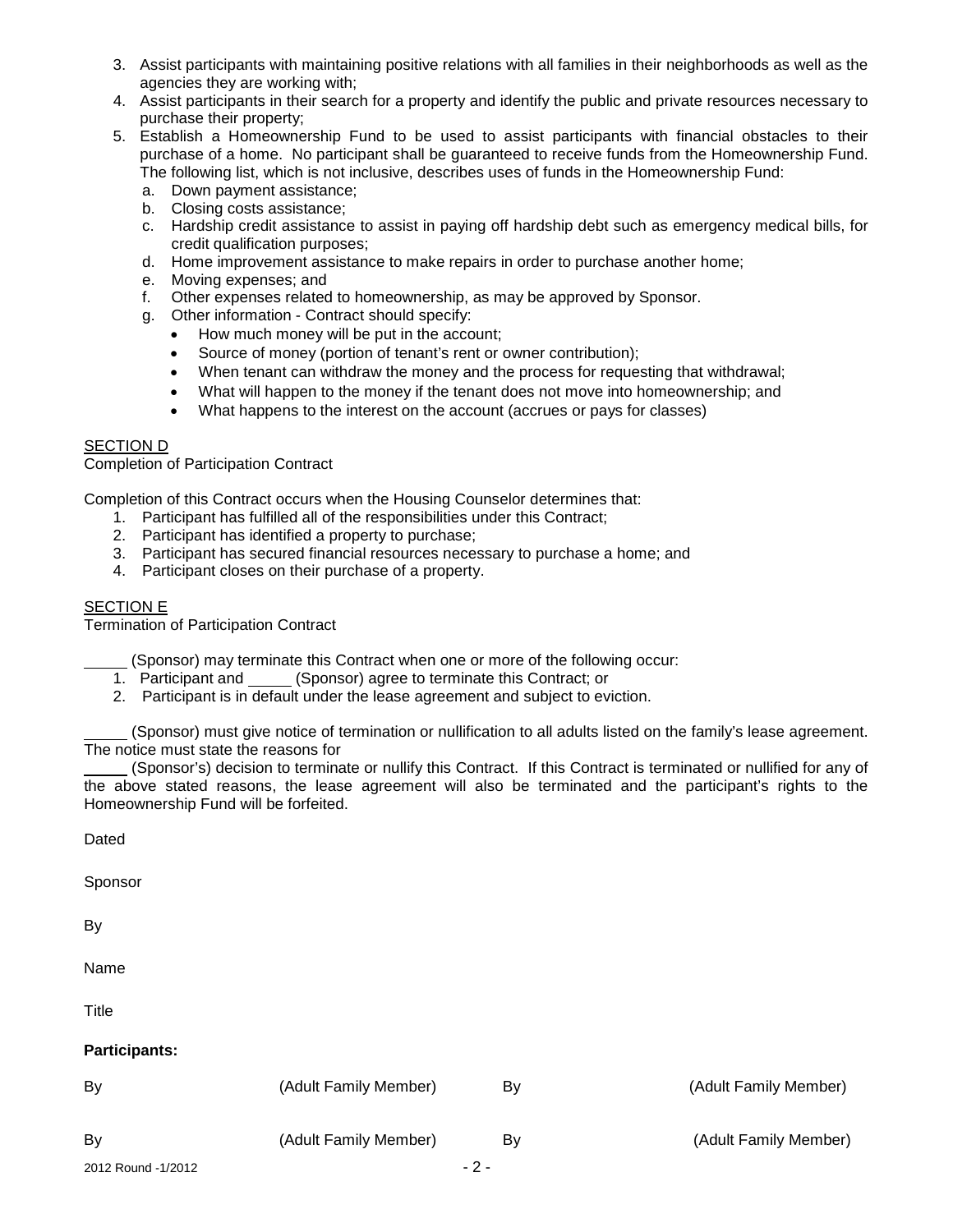

### **APPENDIX G** EXHIBIT C MAINTENANCE CONTRACT

Participant hereby agrees to attend an orientation as well as two maintenance workshops arranged by Sponsor. At the time of execution of the Lease, management personnel will conduct an orientation with each participant that involves a "walk through" of the house and demonstration of maintenance of the mechanical systems. Two maintenance workshops will be scheduled annually and will familiarize the participant with the electrical, heating and plumbing systems in the home as well as discuss do-it-yourself repairs and home safety tips. The management personnel may also, from time to time, provide training for the maintenance of the interior and exterior and grounds of the house.

#### ONGOING MAINTENANCE

Participant agrees to perform certain minor maintenance in the house with necessary supplies provided by Sponsor. Those items of minor maintenance that the Participant is expected to perform include, but not limited to:

#### Exterior

- A. Cut grass, trim bushes and shrubs, rake leaves and fertilize plants and flowers as needed;
- B. Maintain yard (keep yard free of trash and debris) and keep garbage cans covered at all times;
- C. Remove snow. Keep stairs, sidewalks and driveways free of snow and ice at all times;
- D. Repair/replace torn screens with assistance provided by sponsor;
- E. Clean and maintain gutters; and
- F. Other minor exterior maintenance as needed.

#### Interior

- A. Paint all walls, ceiling, trim and any other painted surfaces as needed;
- B. Shampoo carpet as needed (at least annually);
- C. Caulk sink and tub areas as needed, with assistance provided by sponsor;
- D. Replace washers/cartridges in kitchen and bathroom faucets with assistance provided by sponsor;
- E. Change furnace filters as recommended by manufacturer;
- F. Maintain and clean major appliances; and
- G. Other minor interior maintenance as needed.

Participant agrees to report any peeling paint, plumbing leaks, running toilets, leaking roofs and any other serious problems to the Management and/or Homeownership Counselor.

I/we have read this Maintenance Contract and understand and accept responsibility for all of the above items.

**Dated** 

Sponsor

By

Name

Title

#### **Participants:**

By

(Adult Family Member)

By

(Adult Family Member)

By

(Adult Family Member)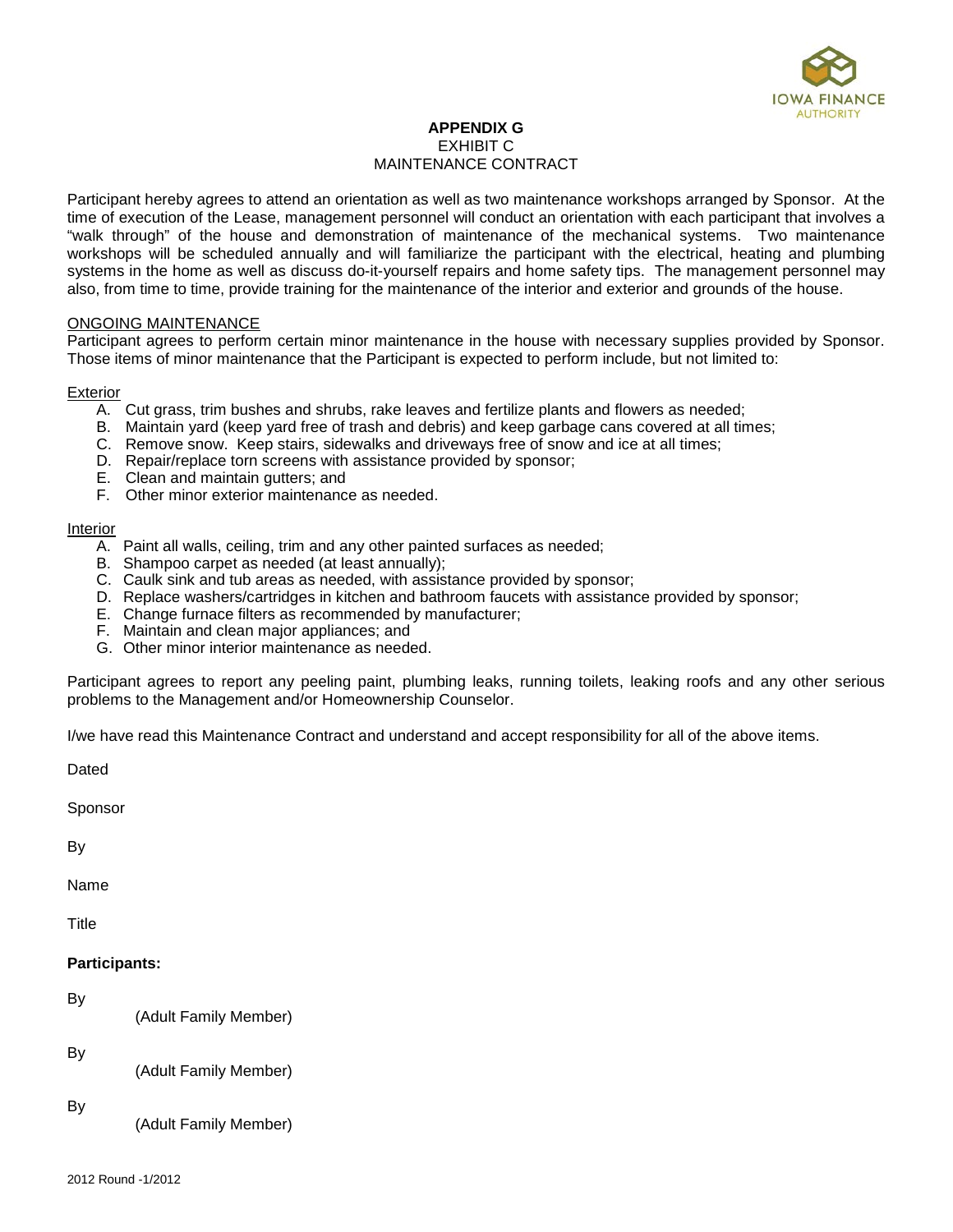

# **APPENDIX H ENERGY EFFICIENCY**

Appendix 1 of the 2012 Qualified Allocation Plan establishes the minimum construction characteristics for all tax credit Applicants. Section G, Item 23, provides the minimum construction requirements for Energy Efficiency.

For all buildings that receive an award of Tax Credits, the Applicant must supply documents on the energy efficiency measures, provided by a certified HERS rater, an independent licensed engineer, or a certified home energy rater (depending on type of construction), before construction begins to the IFA office. A final analysis must be completed by the same entity after construction is completed to confirm that all energy efficiency items were installed correctly, and that report must be submitted to the IFA office. If the inspection shows that the installation was not correct, the correction must be made prior to issuance of Form 8609 (and in some cases, prior to occupancy). For existing structures, following the receipt of the energy audit, the Developer must meet with IFA and the certified energy rater to establish a plan for construction as it relates to energy efficiency. IFA must approve the plan prior to proceeding.

IFA requires the Applicant to commit to one of the following:

New construction developments with three stories of residential space or less must meet or exceed Energy Star 2.0 standards and receive a Home Energy Rating Systems (HERS) Index of 80 or less from a certified rater in Iowa based on the 2009 International Energy Conservation Code (IECC). At the credit reservation stage, IFA requires an engineer or architect to certify that the design meets the 2009 IECC. The review must be documented with a letter from the engineer or architect to IFA indicating whether the proposed construction meets the IECC. In the event that the proposed construction does not meet the code requirements, the engineer or architect will provide suggestions for corrections to plans and specifications that will ensure that IECC will be met. A home energy rating performed by a certified HERS rater is required on each building after it is completed to verify that actual construction meets the above listed requirements. Five (5) units with different floor plans and orientations for complexes of less than 50 units and five percent (5%) or at least ten (10) units in complexes of 50 or more units must be rated. The contract for the determination of the HERS index must be between the certified rater and the Ownership Entity. If upon completion, a project does not meet the HERS index of 80 or less, additional steps must be taken by the Ownership Entity to obtain the HERS index of 80 prior to issuance of Form 8609.

New construction developments with four stories or more must exceed ASHRAE 90.1 Appendix G-2004 by at least fifteen percent (15%). Supporting documentation shall be provided by an independent licensed engineer. If upon completion, a project does not exceed ASHRAE 90.1 Appendix G-2004 by at least 15%, additional steps must be taken by the Ownership Entity to exceed the standard by 15% prior to issuance of Form 8609.

For existing structures that receive a Tax Credit Reservation, an energy audit conducted by a certified home energy rater must be provided on each building prior to the preparation of the final work rehabilitation order. The rater, the owner and IFA will determine the feasibility of meeting the requirements of IECC prior to the start of the rehabilitation. If it is determined to be feasible to meet the IECC standards, appropriate specifications will be written into the work order. If it is not feasible to meet the requirements of IECC, the rater will provide information indicating effective and cost-effective energy improvements that could be included as a part of the rehabilitation project. At the completion of the rehabilitation, an energy audit by a certified energy rater is required to verify that the rehabilitation work on each building meets the standards of IECC or includes recommended energy performance measures designed to achieve energy use reductions projected as a part of the initial performance audit and consultation. The contract for the determination of the energy audit must be between the certified rater and the Ownership Entity. If upon completion, a project does not verify that the project has met the specified energy improvements, additional steps must be taken by the Ownership Entity prior to the issuance of Form 8609.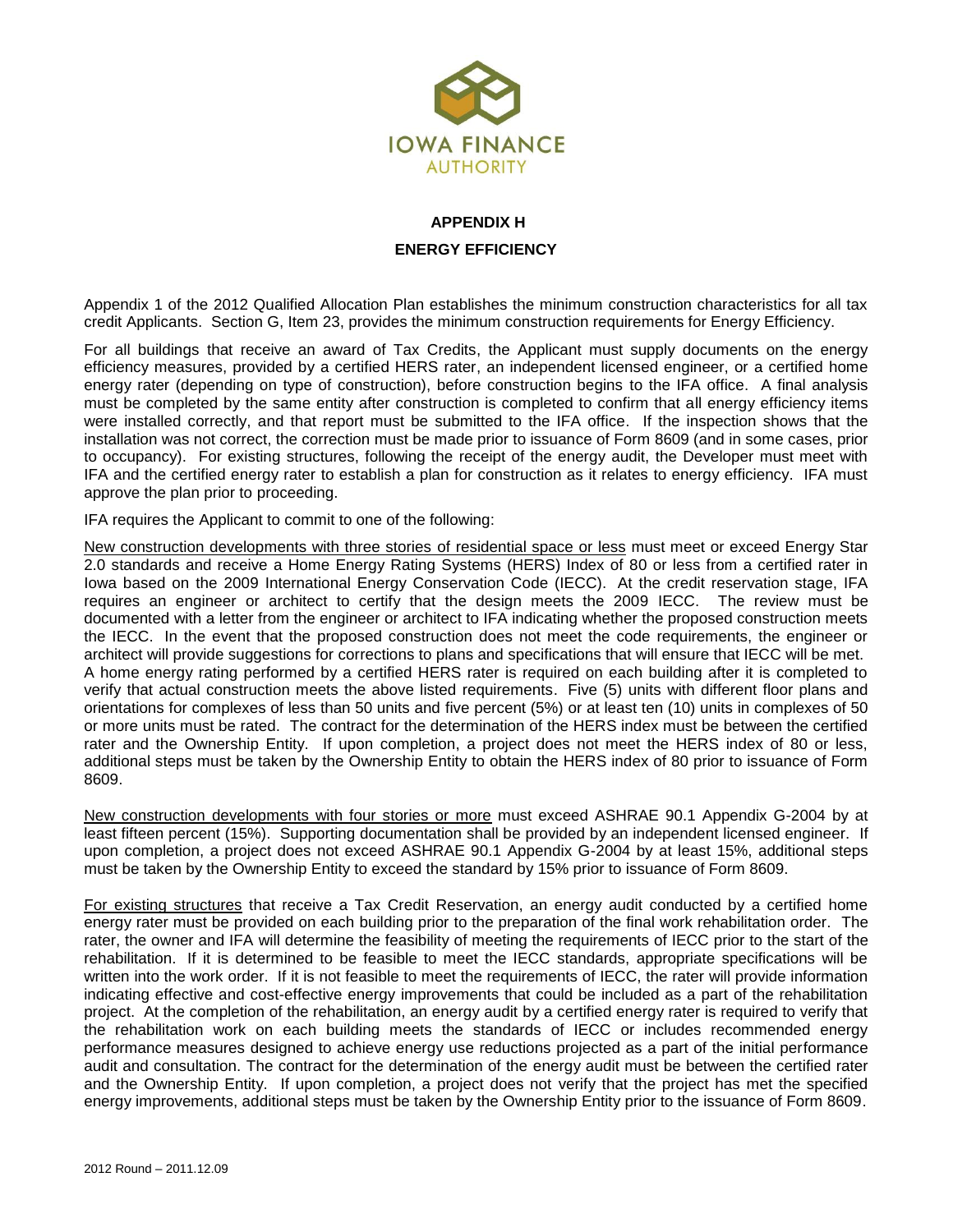

## **APPENDIX I**

### TRANSITIONAL HOUSING REVOLVING LOAN PROGRAM INFORMATION

**Purpose**: The purpose of this loan program is to assist in the development of affordable housing for parents that are reuniting with their children while completing or participating in substance abuse treatment. The loans can be used for the construction period and the permanent loan. This program is administered following the rules established in 265—Chapter 23.

This loan program is only available for projects that receive an allocation of 9% tax credits, and successfully finalize a syndication or direct investment agreement for the purchase of tax credits. The Land Use Restrictive Agreement on the property will require that the property continue to provide supportive services throughout the restricted period.

IFA will give preference to projects that reunite mothers with the mothers' children, to the extent that the greatest amount of funds can be expended.

Loans under this program are for Applicants awarded tax credits who received 30 points for Resident Populations with Special Needs under the Special Needs Target Population of Persons in recovery from chemical dependency; and that are proposing Transitional Housing.

**Available Funds**: \$1,850,000

**Amount of Loan**: The maximum loan amount is \$700,000, and the minimum loan amount is \$100,000.

**Loan Terms**: The maximum loan term and amortization period are each 20 years. Notwithstanding the above, the authority may, it its sole discretion, extend the loan term and amortization period to no more than 30 years. The interest rate is one percent (1%). Loans will be secured by a first mortgage.

**Debt Service Ratio**: 1.25:1 for IFA's first mortgage (minimum of 1.20:1 overall), as calculated by IFA.

**Fees:** No additional fees are due at the time of Application. A commitment fee of one percent (1%) and an inspection fee of .5% of the loan amount are due upon acceptance of the commitment for the construction loan. A commitment fee of two percent (2%) of the loan amount is due upon acceptance of the commitment for the permanent loan.

#### **Instructions**:

If applying for this funding source:

- 1. Online Application must have Transitional Housing Loan listed as a source of funds.
- 2. Exhibit 1S, Resident Populations with Special Needs, must be provided.

In the event that insufficient funds are available for a project, the Applicant may be requested to provide additional information showing and supporting an alternative source for the construction and/or permanent loan.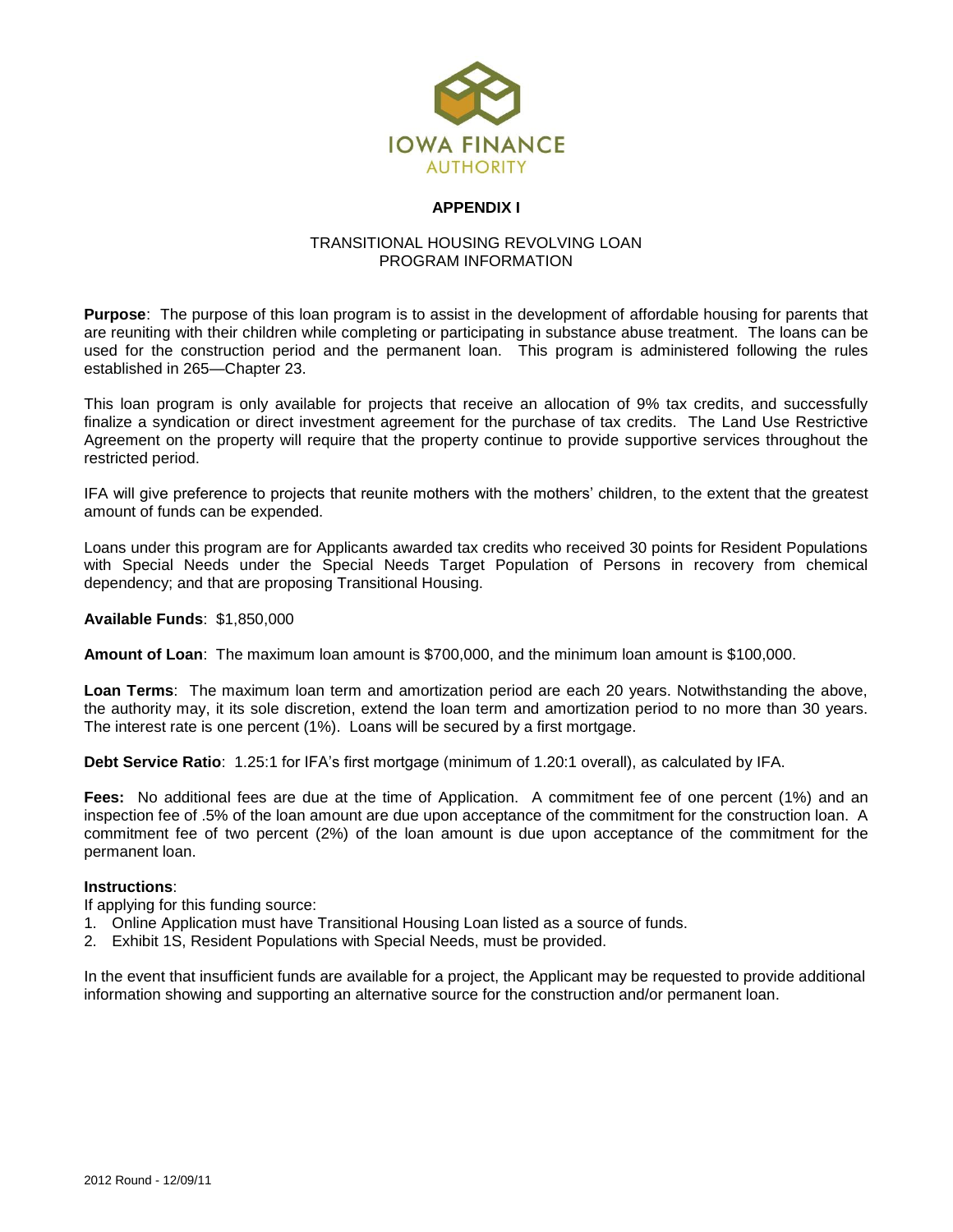

## **APPENDIX J**

### SENIOR LIVING REVOLVING LOAN PROGRAM INFORMATION

**Purpose**: The purpose of this loan program is to assist in the development of affordable assisted living and service enriched affordable housing for people with disabilities. The loans can be used for the construction period and the permanent loan. This program is administered following the rules established in 265—Chapter 20.

This loan program is available for projects that receive an allocation of 9% tax credits, and successfully finalize a syndication or direct investment agreement for the purchase of tax credits. The Land Use Restrictive Agreement on the property will require that the property continue to provide supportive services throughout the restricted period.

IFA anticipates awarding approximately 80% of the available funds for Affordable Assisted Living and approximately 20% of the available funds for Service-Enriched housing for people with disabilities, to the extent that the greatest amount of funds can be expended.

Loans under this program will be funded only for Applicants awarded tax credits who received 30 points for Resident Populations with Special Needs for projects with Special Needs Target Populations of:

- 1. Frail Older Persons; or
- 2. Persons with a physical or mental, and/or developmental disability.

**Available funds**: \$2,750,000

**Amount of Loan**: The maximum loan amount is \$2,000,000, and the minimum loan amount is \$100,000.

**Loan Terms**: The maximum loan term and amortization period are 30 years. The interest rate is one percent (1%). Loans will be secured by a first mortgage.

**Debt Service Ratio**: 1.25:1 for IFA's first mortgage (minimum of 1.20:1 overall), as calculated by the Authority.

**Fees:** No additional fees are due at the time of application. A commitment fee of 1% and an inspection fee of .5% of the loan amount are due upon acceptance of the commitment for the construction loan. A commitment fee of 2% of the loan amount is due upon acceptance of the commitment for the permanent loan.

#### **Instructions**:

If applying for this funding source:

- 1. Online Application must have Senior Living Loan listed as a source of funds.
- 2. Exhibit 1S, Resident Populations with Special Needs, must be provided.

In the event that insufficient funds are available for a project, the Applicant may be requested to provide additional information showing and supporting an alternative source for the construction and/or permanent loan.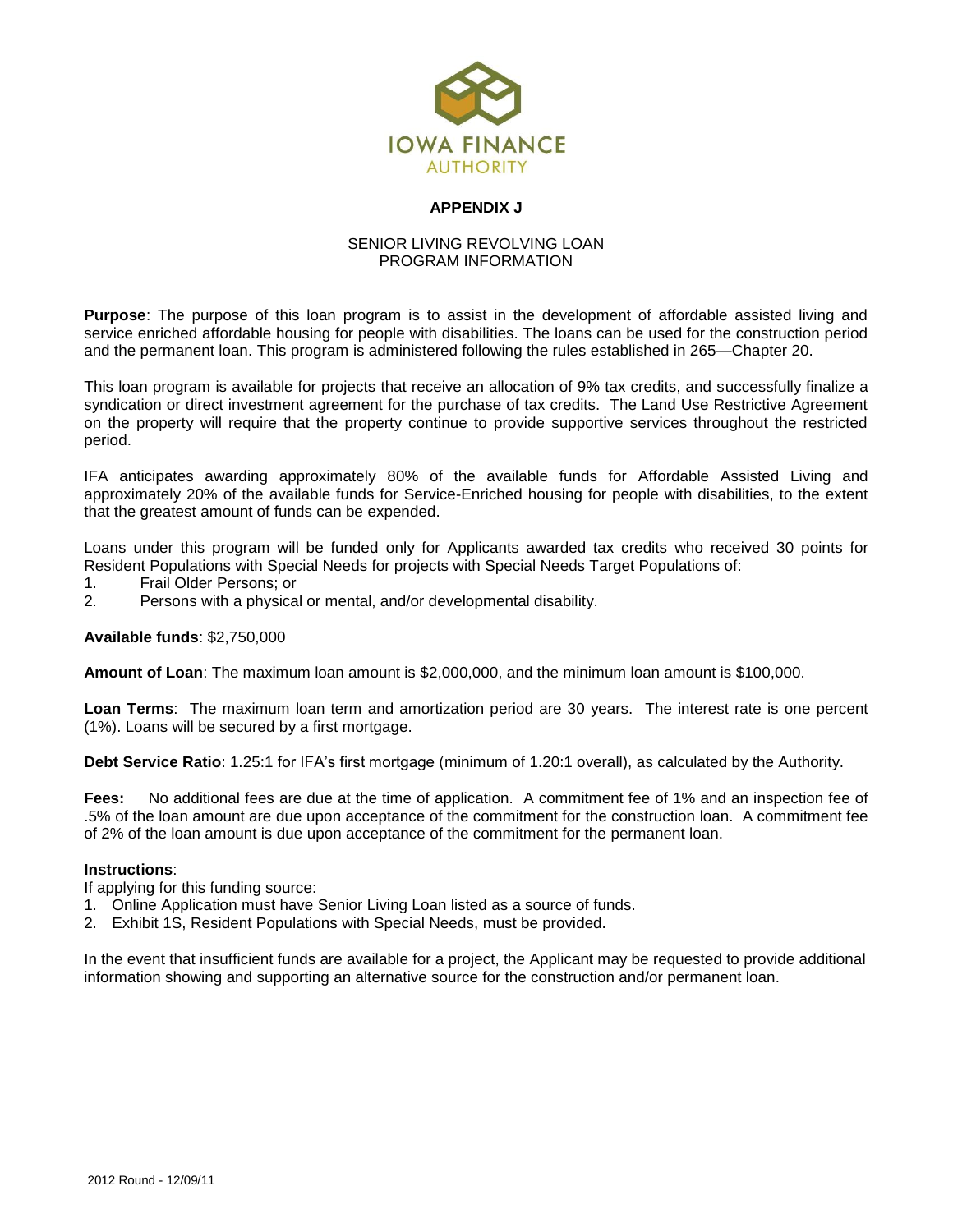

## **APPENDIX K EXHIBITS & SCORING CHECKLIST**

| <b>Exhibit</b><br># | <b>Supplied by</b>                  | <b>Narrative Description</b>                                                                                                                                                                                                                                                                                                                                                                                                                                                                                                                                                                   | <b>When Required</b>                                                                                              |
|---------------------|-------------------------------------|------------------------------------------------------------------------------------------------------------------------------------------------------------------------------------------------------------------------------------------------------------------------------------------------------------------------------------------------------------------------------------------------------------------------------------------------------------------------------------------------------------------------------------------------------------------------------------------------|-------------------------------------------------------------------------------------------------------------------|
| 1T                  | IFA Form +<br>Applicant Upload      | <b>Application Certification</b>                                                                                                                                                                                                                                                                                                                                                                                                                                                                                                                                                               | All projects                                                                                                      |
| $\overline{2T}$     | Applicant Upload<br>(link provided) | Executed IRS Form 8821 (Tax Information Authorization) for the Developer & Co-<br>Developer                                                                                                                                                                                                                                                                                                                                                                                                                                                                                                    | All projects                                                                                                      |
| 3T                  | Applicant Upload                    | <b>Ownership Entity Documentation</b><br>• IRS F.E.I.N. letter in the Ownership Entity's name.<br>• If the Ownership Entity is a LP, LLP, or LLLP - Provide a current certificate of<br>Limited Partnership and a current Limited Partnership Agreement.<br>. If the Ownership Entity is a LC, LLC or LLLC - Provide file-stamped Articles of<br>Organization and a current Operating Agreement.                                                                                                                                                                                               | All projects                                                                                                      |
| 4T                  | Applicant Upload                    | Owner Representative (General Partner/Managing Member) Documentation<br>• If the Owner Representative is a LP, LLP, or LLLP - Provide a current certificate of<br>Limited Partnership and a current partnership agreement.<br>• If the Owner Representative is a LC, LLC, or LLLC - Provide file-stamped Articles of<br>Organization and a current Operating Agreement.<br>• If the Owner Representative is a Corporation or Incorp., provide file-stamped<br>Articles of Incorporation, By-laws and a Board Resolution approving actions of<br>corp./incorp. concerning the proposed project. | All projects                                                                                                      |
| 5T                  | <b>Applicant Upload</b>             | Letters of intent from lending institutions (on their letterhead) for all private<br>construction and permanent financing.                                                                                                                                                                                                                                                                                                                                                                                                                                                                     | All projects                                                                                                      |
| 6T                  | Applicant Upload                    | Commitment letters from all other sources except for State HOME funds, City of Des<br>Moines HOME funds, or IDED Multi-family (Rental) Unit Productions. This includes<br>any other grants, loans, tax credits, etc. The letter must be from the entity making the<br>commitment and must include:<br>• the value of commitment<br>• the interest rate & term<br>• the purpose the funds can be used for<br>• the time limitations related to the commitment                                                                                                                                   | All projects                                                                                                      |
| 7T                  | Applicant Upload                    | Executed & Current Project-Based Rental assistance contract or a Commitment<br>Letter from Public Housing Authority (PHA).<br>Must be fully executed and current.<br>$\bullet$<br>Must show the total number of units in the project and the number of units<br>$\bullet$<br>with project-based rental assistance.                                                                                                                                                                                                                                                                             | If applicable                                                                                                     |
| 8T                  | IFA Form +<br>Applicant Upload      | Eligibility under IRC 42(d)(2)(B)(ii) Ten-Year Rule.                                                                                                                                                                                                                                                                                                                                                                                                                                                                                                                                           | If applicable                                                                                                     |
| 9T                  | <b>Applicant Upload</b>             | An executed copy of the Consultant Agreement.                                                                                                                                                                                                                                                                                                                                                                                                                                                                                                                                                  | If applicable                                                                                                     |
| 10T                 | Applicant Upload                    | Documents relating to syndication or other sale or exchange of tax credit interest to<br>investors.                                                                                                                                                                                                                                                                                                                                                                                                                                                                                            | All projects                                                                                                      |
| 11T                 | Applicant Upload                    | <b>Utility Documentation</b><br>Most recent PHA, HUD, RD or Utility Company documentation showing source of<br>utility calculations.<br>• Circle utility amounts on chart.<br>• If the documentation is over 1 yr. old, provide a statement from the provider<br>confirming that the utility amounts are current.                                                                                                                                                                                                                                                                              | If a utility allowance is listed<br>in the application. Not<br>required if all utilities are<br>included in rent. |
| 12T                 | Applicant Upload                    | <b>Market Study Documentation</b><br>Applicant may provide previous market study or other information that they want<br>relayed to the Market Study Provider. IFA will accept any information provided from<br>Applicant even if provided by a syndicator or another third party entity.<br>Applicant must attach prepared market study.                                                                                                                                                                                                                                                       | 9% projects<br>4% projects                                                                                        |
| 13T                 | IFA Form +                          | <b>Relocation Plan</b>                                                                                                                                                                                                                                                                                                                                                                                                                                                                                                                                                                         | If applicable                                                                                                     |
|                     | Applicant Upload                    | If applying for HOME with the LITHC application, the HOME Exhibit H24 is<br>$\bullet$<br>required and not Exhibit 13T. All other LIHTC projects must submit Exhibit<br>13T as applicable.                                                                                                                                                                                                                                                                                                                                                                                                      |                                                                                                                   |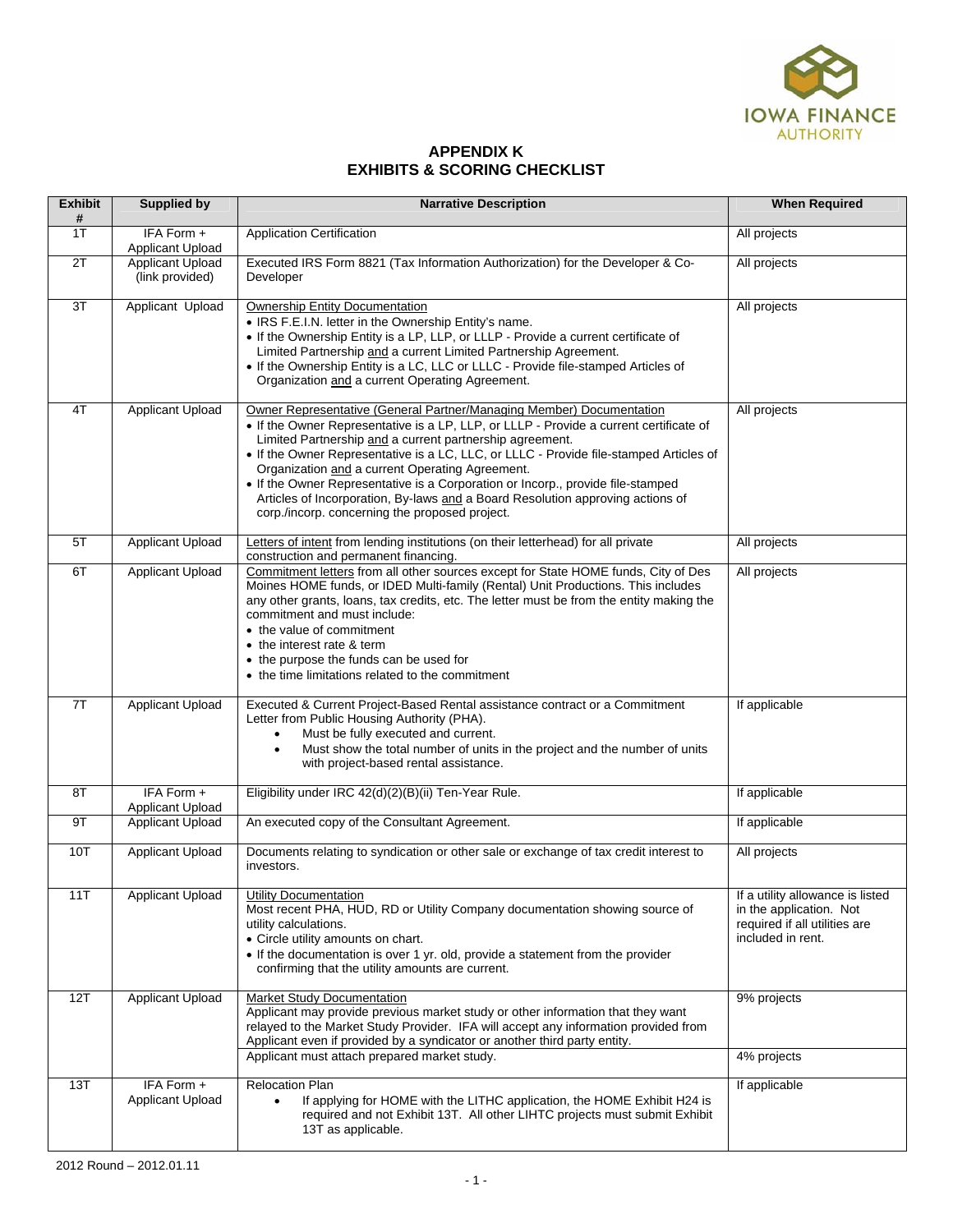|     | <b>System Generated</b>               | Letter notifying the CEO of Local Jurisdiction about the project.                                                                                                                                                                                                                                                                                                                                                                                                                                                                                                                                                                                                                                         | All projects  |
|-----|---------------------------------------|-----------------------------------------------------------------------------------------------------------------------------------------------------------------------------------------------------------------------------------------------------------------------------------------------------------------------------------------------------------------------------------------------------------------------------------------------------------------------------------------------------------------------------------------------------------------------------------------------------------------------------------------------------------------------------------------------------------|---------------|
|     | <b>Market Study</b><br>Provider       | IFA contracted Market Study                                                                                                                                                                                                                                                                                                                                                                                                                                                                                                                                                                                                                                                                               | 9% projects   |
| 14T | IFA Form +<br><b>Applicant Upload</b> | Minimum Unit Square Footage Exception Request & Approval Form<br>Must submit to the Tax Credit Manager via email at least ten (10) business<br>$\bullet$<br>days prior the LIHTC Application due date. No late submissions will be<br>accepted.<br>LIHTC Manager will return the Exhibit to the Applicant. If approved, it must<br>$\bullet$<br>be uploaded as Exhibit 14T.                                                                                                                                                                                                                                                                                                                               | If applicable |
| 15T | IFA Form +<br><b>Applicant Upload</b> | Authorization of Release of Information & Project Listing<br>15T Required to be completed for each Developer/Co-Developer, General<br>$\bullet$<br>Partner, Management Member and Ownership Interest<br>Must be completed for all states in which any of these entities have<br>٠<br>previously or currently participated in the LIHTC program, including lowa.<br>Applicant submits to the applicable state agency and will upload copies of<br>$\bullet$<br>the forms sent to each state.                                                                                                                                                                                                               | All projects  |
| 16T | IFA Form +<br>Applicant Upload        | IRS 8823 and State Non-Compliance Details and Narrative<br>Must be completed and signed by the Developer, General Partner/Co-<br>$\bullet$<br>General Partner, Ownership Interest and/or Management Company<br>identified in the LIHTC application.<br>Must list all IRS form 8823 which were issued against the property in the<br>$\bullet$<br>previous 12 months.<br>Must list all out of compliance IRS Form 8823's issued against all properties<br>$\bullet$<br>in the last 36 months that have not been corrected.<br>Provide to each state agency with Exhibits 15T and 17T and upload a copy<br>$\bullet$<br>of the Exhibit 16T sent to each state agency with the LIHTC application.            | All projects  |
| 17T | IFA Form +<br>Applicant Upload        | State Agency Performance Questionnaire for LIHTC Program and other State<br>Programs<br>Applicant must send to each state agency along with Exhibits 15T and 16T<br>and upload all copies sent with the LIHTC application.                                                                                                                                                                                                                                                                                                                                                                                                                                                                                | If applicable |
| 1B  | <b>Applicant Upload</b>               | Document(s) evidencing control or ownership of site(s).                                                                                                                                                                                                                                                                                                                                                                                                                                                                                                                                                                                                                                                   | All projects  |
| 2B  | Applicant Upload                      | When land/buildings are acquired from an entity or person with an identity of interest.<br>An appraisal by an MAI certified appraiser who is not a related party. (Cannot be over<br>6 months old from date of the Application.)<br>If not submitted with the LIHTC application, this must be submitted within<br>$\bullet$<br>30 days of the LIHTC application submission due date. If this is the case, a<br>page must be submitted as Exhibit 2B stating the appraisal will be<br>submitted within 30 days of the LIHTC application submission due date.<br>NOTE – If applying for State HOME, the appraisal is required for land and<br>$\bullet$<br>buildings regardless of an identity of interest. | If applicable |
| 3B  | <b>Applicant Upload</b>               | Color photos of project & adjacent property<br>Eight photos of each building are required for rehab. & acq./rehab. projects.<br>- Looking at each bldg. from the North, South, East & West.<br>- Looking out from each bldg. toward the North, South, East & West.<br>Eight photos are required for each site location for new construction projects.<br>- Looking toward the center of each site from the North, South, East & West.<br>- Looking out from the center of each site toward the North, South, East & West.<br>The photo must include the street address, bldg. #, & direction taken. This<br>information can be included on the photo itself, or in the electronic name of the photo.      | All projects  |
| 4B  | <b>Applicant Upload</b>               | • Legible recent official city map pinpointing the site location(s). Must show the legal<br>address of the property, the names of surrounding streets & any other information<br>important for the site inspection.<br>• A plat map or proposed re-plating map for each site location.<br>· Both are required.                                                                                                                                                                                                                                                                                                                                                                                            | All projects  |
| 5B  | <b>Applicant Upload</b>               | Site plan clearly listing the following:<br>• Show location and extent of all proposed work<br>• Site dimensions<br>• Easements & setbacks<br>• All buildings (including manager's & accessory buildings)<br>$\bullet$ Parking<br>• Play Area<br>$\bullet$ Pool<br>• Other items (specify)                                                                                                                                                                                                                                                                                                                                                                                                                | All projects  |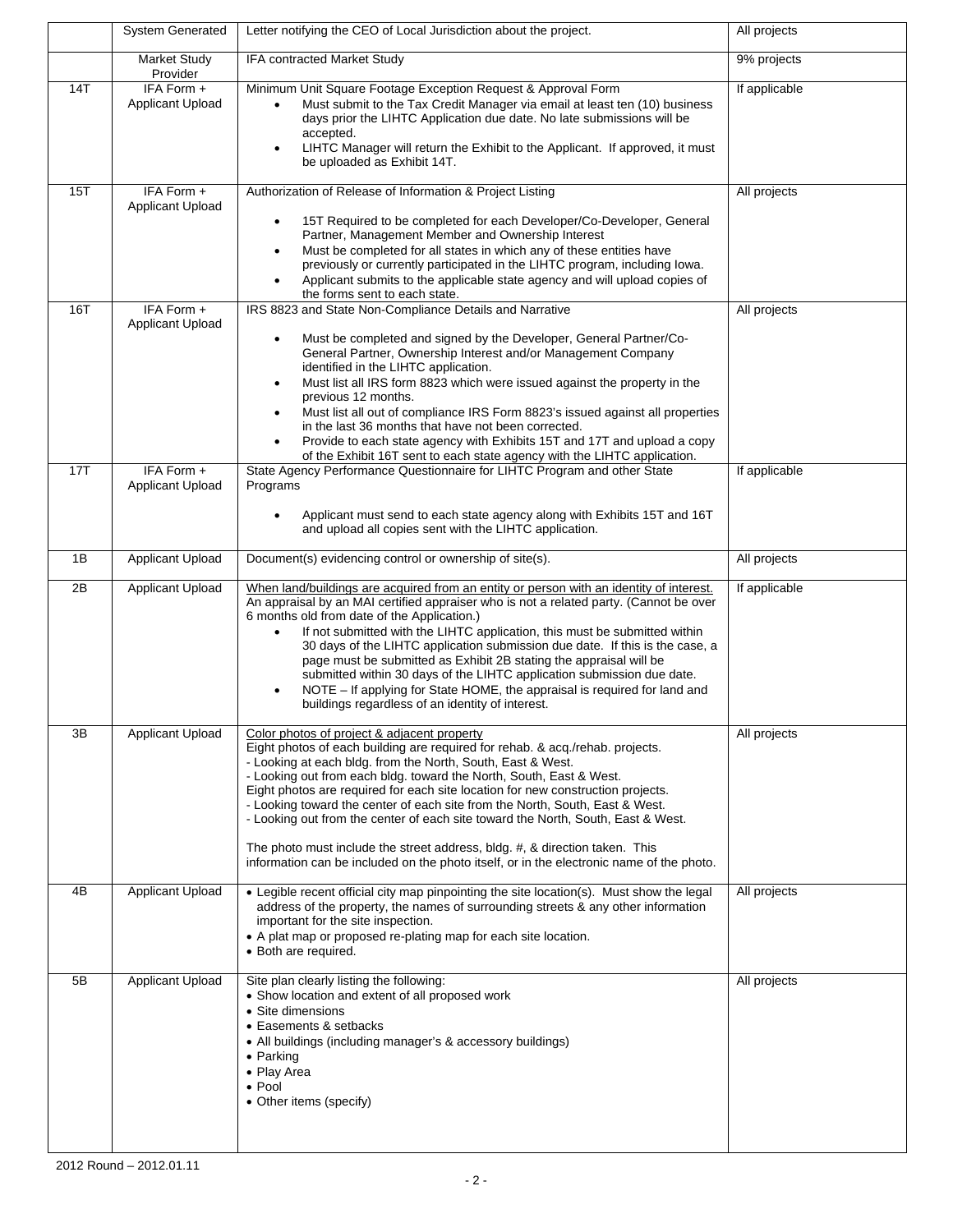| 6B  | <b>Applicant Upload</b>               | If site or adjoining sites contain any detrimental site characteristics, attach<br>remediation plan and budget to make site suitable.                                                                                                                                                                                                                                                                                                                                                                                                                                                                                                                                            | If applicable                                                                                                                                                                                                                                                                            |
|-----|---------------------------------------|----------------------------------------------------------------------------------------------------------------------------------------------------------------------------------------------------------------------------------------------------------------------------------------------------------------------------------------------------------------------------------------------------------------------------------------------------------------------------------------------------------------------------------------------------------------------------------------------------------------------------------------------------------------------------------|------------------------------------------------------------------------------------------------------------------------------------------------------------------------------------------------------------------------------------------------------------------------------------------|
| 7B  | IFA Form +<br><b>Applicant Upload</b> | Proper zoning form completed by City/Municipality.                                                                                                                                                                                                                                                                                                                                                                                                                                                                                                                                                                                                                               | All projects                                                                                                                                                                                                                                                                             |
| 8B  | <b>Applicant Upload</b>               | Plans and Specifications showing all proposed work at a minimum schematic design<br>level of completion. Must clearly list the following information as well:<br>• Label the use of all rooms in the building (i.e. exercise room, computer learning<br>center, manager's office, library, craft room, maintenance room, dining room, etc.)<br>• Label the square footage of each room in the building.<br>• Label all rooms in the units (i.e. bedroom, bathroom, kitchen, living room etc.)<br>• Label the square footage of each unit.                                                                                                                                        | All projects                                                                                                                                                                                                                                                                             |
| 9B  | Applicant Upload                      | Scope of Work<br>Refer to IFA LIHTC QAP, Appendix 1, (I.) for the minimum content<br>$\bullet$<br>requirements that must be addressed in the Scope of Work (Page 65)                                                                                                                                                                                                                                                                                                                                                                                                                                                                                                             | If applicable                                                                                                                                                                                                                                                                            |
| 10B | IFA Form +<br>Applicant Upload        | Minimum Development Characteristics<br>Provide complete answers listing makes, models of appliances, and<br>$\bullet$<br>proposed materials.                                                                                                                                                                                                                                                                                                                                                                                                                                                                                                                                     | All projects                                                                                                                                                                                                                                                                             |
| 1SA | Applicant Upload                      | Letter from the IRS stating the Nonprofit is a qualified Nonprofit under 501(c)3 or<br>501(c)4                                                                                                                                                                                                                                                                                                                                                                                                                                                                                                                                                                                   | 9% projects applying for the<br>Nonprofit Set-Aside & those<br>with a materially participating<br>nonprofit entity                                                                                                                                                                       |
| 2SA | Applicant Upload<br>(sample provided) | Attorney's opinion stating that the proposed Nonprofit is legally organized and is<br>eligible to participate. (The opinion must substantially conform with the IFA sample<br>provided.)                                                                                                                                                                                                                                                                                                                                                                                                                                                                                         | 9% projects applying for<br>Nonprofit Set-Aside & those<br>with a materially participating<br>nonprofit entity                                                                                                                                                                           |
| 3SA | Applicant Upload                      | • File-stamped Articles of Incorporation that include as a purpose the fostering of low-<br>income (or affordable housing)<br>• Other items that demonstrate satisfaction of the 2-yr. requirement for fostering low-<br>income housing or requirements of 42(h)(5).                                                                                                                                                                                                                                                                                                                                                                                                             | 9% projects applying for<br>Nonprofit Set-Aside & those<br>with a materially participating<br>nonprofit entity                                                                                                                                                                           |
| 4SA | Applicant Upload                      | Resume or other documentation that demonstrates the Nonprofit's capacity to<br>materially participate in the operation of the project through the compliance period.                                                                                                                                                                                                                                                                                                                                                                                                                                                                                                             | 9% projects applying for<br>Nonprofit Set-Aside & those<br>with a materially participating<br>nonprofit entity                                                                                                                                                                           |
| 5SA | Applicant Upload                      | Confirmation of continued IRS status as a qualified Nonprofit under 501(c)(3) or<br>$501(c)(4)$ .<br>Submit a print out from the IRS showing the nonprofit entity is still a<br>$\bullet$<br>qualified nonprofit.<br>If the non-profit doesn't show on the IRS website, then all Exhibits must be<br>$\bullet$<br>provided.<br>** This is the only SA exhibit a previously approved nonprofit entity must submit to IFA<br>to continue its approval as a nonprofit entity. www.irs.gov/app/pub-78/                                                                                                                                                                               | Applicable ONLY to prior IFA<br>approved Non-profit entities<br>that are re-applying for the<br>Nonprofit Set-Aside or will be<br>a materially participating<br>nonprofit entity in the project<br>OR.<br>a new non-profit that has an<br>IRS letter that is older than 6<br>months old. |
|     | Online App.                           | QAP Part A, Section 6, Resident Profile, Category 1 -<br>Serves Lowest Income Residents (0 to 20 points)<br>This category is not available to an Applicant that elects points in Building<br>Characteristics-Category 3, "Projects that are Subsidized Project-Based Rental<br>Assistance Projects.'                                                                                                                                                                                                                                                                                                                                                                             | If applicable                                                                                                                                                                                                                                                                            |
| 1S  | Online App.<br>IFA Form +             | QAP Part A, Section 6, Resident Profile, Category 2 -<br>Mixed Income Incentive (0 to 25 points)<br>Projects that provide market rate units (on-site staff units can't be included<br>for points) may receive 1 point for each full 1% of the units<br>(20 pts maximum)<br>If Project is providing market rate units and is also serving 30% AMGI<br>$\bullet$<br>qualified tenants, may receive 1 point for each full 1% of the units at 30%<br>AMGI (5 points maximum)<br>In order to receive points, Applicant must commit to providing market rate<br>$\bullet$<br>units first and then elect to provide 30% units.<br>QAP Part A, Section 6, Resident Profile, Category 3 - | If applicable<br>If applicable                                                                                                                                                                                                                                                           |
|     | <b>Applicant Upload</b>               | <b>Resident Populations with Special Needs (30 points)</b><br>Must submit IFA Form Exhibit 1S and required attachments<br>$\bullet$<br>Must meet all requirements to receive the 30 points<br>$\bullet$                                                                                                                                                                                                                                                                                                                                                                                                                                                                          |                                                                                                                                                                                                                                                                                          |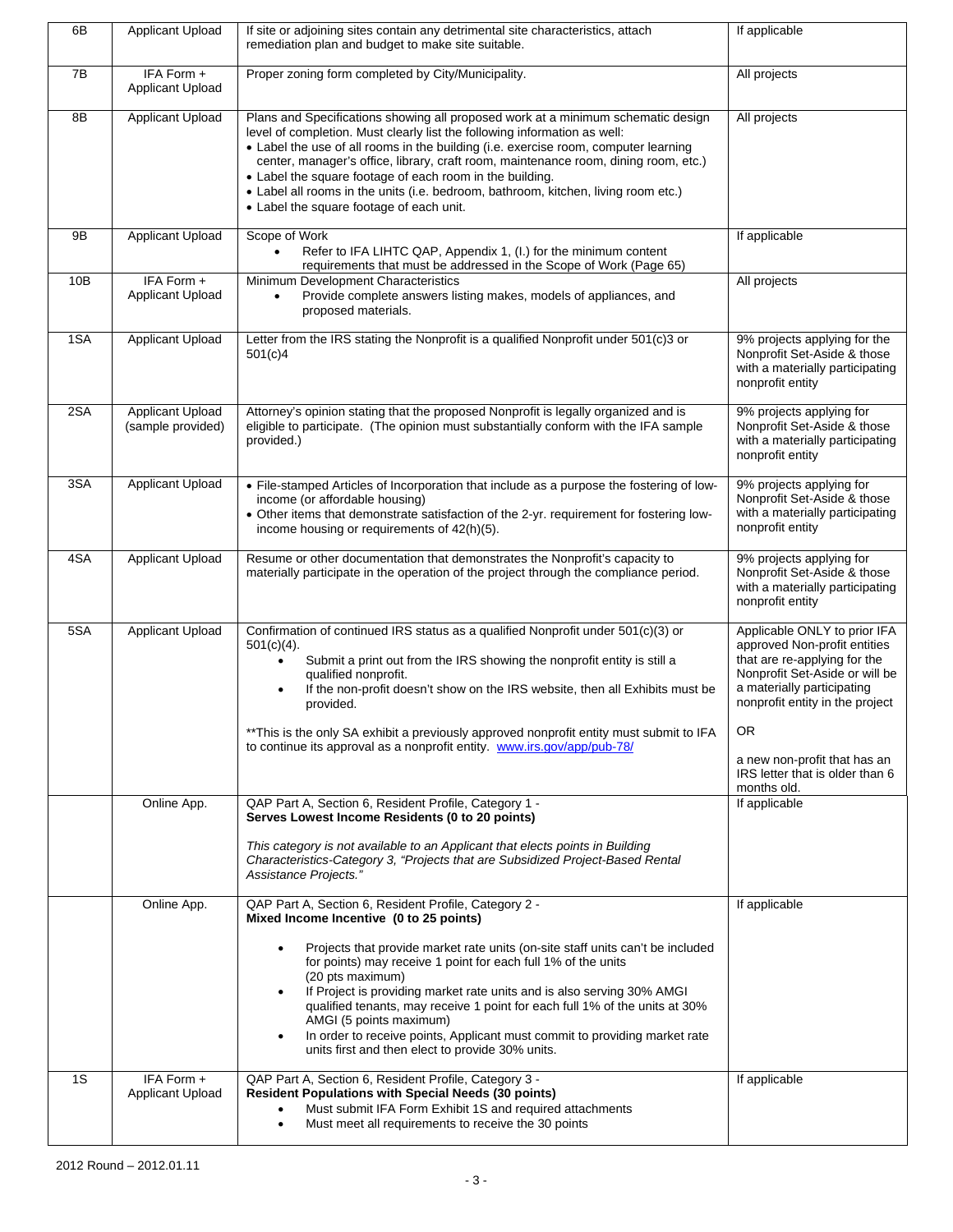| 2S        | <b>Applicant Upload</b> | QAP Part A, Section 6, Resident Profile, Category 4 -                                                                                                              | If applicable  |
|-----------|-------------------------|--------------------------------------------------------------------------------------------------------------------------------------------------------------------|----------------|
|           |                         | Provides an Opportunity for Homeownership (50 points)<br>Submit Exhibits A-C shown in Appendix G.                                                                  |                |
|           |                         |                                                                                                                                                                    |                |
|           |                         | This category is not available to an Applicant that elects points in Resident Profile,                                                                             |                |
|           |                         | Category 6, "Waives Right to a Qualified Contract."                                                                                                                |                |
|           | Online App.             | QAP Part A, Section 6, Resident Profile, Category 5 -                                                                                                              | If applicable  |
|           |                         | Rent Reasonableness (20 points)                                                                                                                                    |                |
|           |                         |                                                                                                                                                                    |                |
|           |                         | This category is not available to an Applicant whose project has a Project with a HUD<br>Project-Based Section 8 rental assistance contract.                       |                |
|           |                         |                                                                                                                                                                    |                |
|           | Online App.             | QAP Part A, Section 6, Resident Profile, Category 6 -                                                                                                              | If applicable  |
|           |                         | <b>Waives Right to Qualified Contract (50 points)</b>                                                                                                              |                |
|           |                         | This category is not available to an Applicant that elects points in Resident Profile -                                                                            |                |
|           |                         | Category 4, "Provides an Opportunity for Homeownership."                                                                                                           |                |
| 3S        | Applicant Upload        | QAP Part A, Section 6, Location, Category 1 -                                                                                                                      | If applicable  |
|           |                         | Location Near Services (0 to 15 points)                                                                                                                            |                |
|           |                         | Full Service Grocery Store (5 pts)                                                                                                                                 |                |
|           |                         | School (Family project only) (5 pts)                                                                                                                               |                |
|           |                         | Senior Center (Older Person projects only) (5 pts)                                                                                                                 |                |
|           |                         | Medical services (5 points)                                                                                                                                        |                |
|           |                         | Applicant must provide the following:                                                                                                                              |                |
|           |                         | • The specific name & address of the Full-Service Grocery Store, School. Senior                                                                                    |                |
|           |                         | Center, or Medical Service Facility must be provided.<br>• Google Map printout verifying each applicable Service is 1.0 miles or less from the                     |                |
|           |                         | project primary address(es) listed in the application. Must submit a separate                                                                                      |                |
|           |                         | Google map print out for each service in which points are being requested for.                                                                                     |                |
|           |                         | • If the Google map doesn't show the project, PRIOR to submission of the LIHTC<br>application, request approval via email from LIHTC Manager to submit alternative |                |
|           |                         | map. Will be required to submit proof and explanation with Exhibit 3S as well as                                                                                   |                |
|           |                         | LIHTC Manager's approval.                                                                                                                                          |                |
|           |                         | • If scattered site project, each site must meet the criteria to receive points.                                                                                   |                |
|           |                         | www.Googlemaps.com                                                                                                                                                 |                |
| 4S        | IFA Form +              | QAP Part A, Section 6, Location, Category 2- Great Places (5 points)                                                                                               | If applicable  |
|           | <b>Applicant Upload</b> |                                                                                                                                                                    |                |
|           |                         | Provide Exhibit 4S IFA form along with a copy of the 28E Agreement between the                                                                                     |                |
|           |                         | State and the designated Great Place Community.                                                                                                                    |                |
| <b>5S</b> | IFA Form +              | QAP Part A, Section 6, Location, Category 3 -                                                                                                                      | If applicable  |
|           | Applicant Upload        | <b>Local Government Contribution (0 to 50 points)</b>                                                                                                              |                |
|           |                         | 5 points for each full one percent (1%) of the Total Project Costs                                                                                                 |                |
|           | Online App.             | QAP Part A, Section 6, Location, Category 4 -                                                                                                                      | If applicable  |
|           |                         | Developer or Owner Contribution (0 to 5 points)                                                                                                                    |                |
|           |                         | 1 point for each full one percent (1%) of the Total Project Costs                                                                                                  |                |
|           |                         |                                                                                                                                                                    |                |
|           |                         | Contribution must be cash (\$) to receive points under this category. A deferred<br>developer fee is not a cash contribution.                                      |                |
|           |                         |                                                                                                                                                                    |                |
|           | Online App.             | QAP, Part A, Section 6, Location, Category 4 -                                                                                                                     | All applicants |
|           |                         | Underserved County (0 to 5 points)                                                                                                                                 |                |
|           |                         | Points will be calculated by the software for all Projects that are located in a                                                                                   |                |
|           |                         | county that hasn't received an award of Low Income Housing Tax Credits in                                                                                          |                |
|           |                         | the last three (3) years.                                                                                                                                          |                |
|           | Online App.             | QAP Part A, Section 6, Building Characteristics, Category 1 -                                                                                                      | If applicable  |
|           |                         | Market Appeal (0 to 35 points)<br>$\bullet$                                                                                                                        |                |
|           |                         | Health and wellness program on-site (0 to 10 points)<br>In-unit microwave (5 points)<br>$\bullet$                                                                  |                |
|           |                         | In unit laundry space with washer and dryer hook-ups (5 points)                                                                                                    |                |
|           |                         | Security System (0 to 10 points)                                                                                                                                   |                |
|           |                         | Video Security System (5 points)<br>➤<br>Monitored Video Security System (10 points)<br>➤                                                                          |                |
|           |                         | Medial Alert System (Elderly Projects Only) (5 points)                                                                                                             |                |
|           |                         |                                                                                                                                                                    |                |
|           |                         | All of the above must be provided at the cost of the Project Ownership.                                                                                            |                |
|           |                         |                                                                                                                                                                    |                |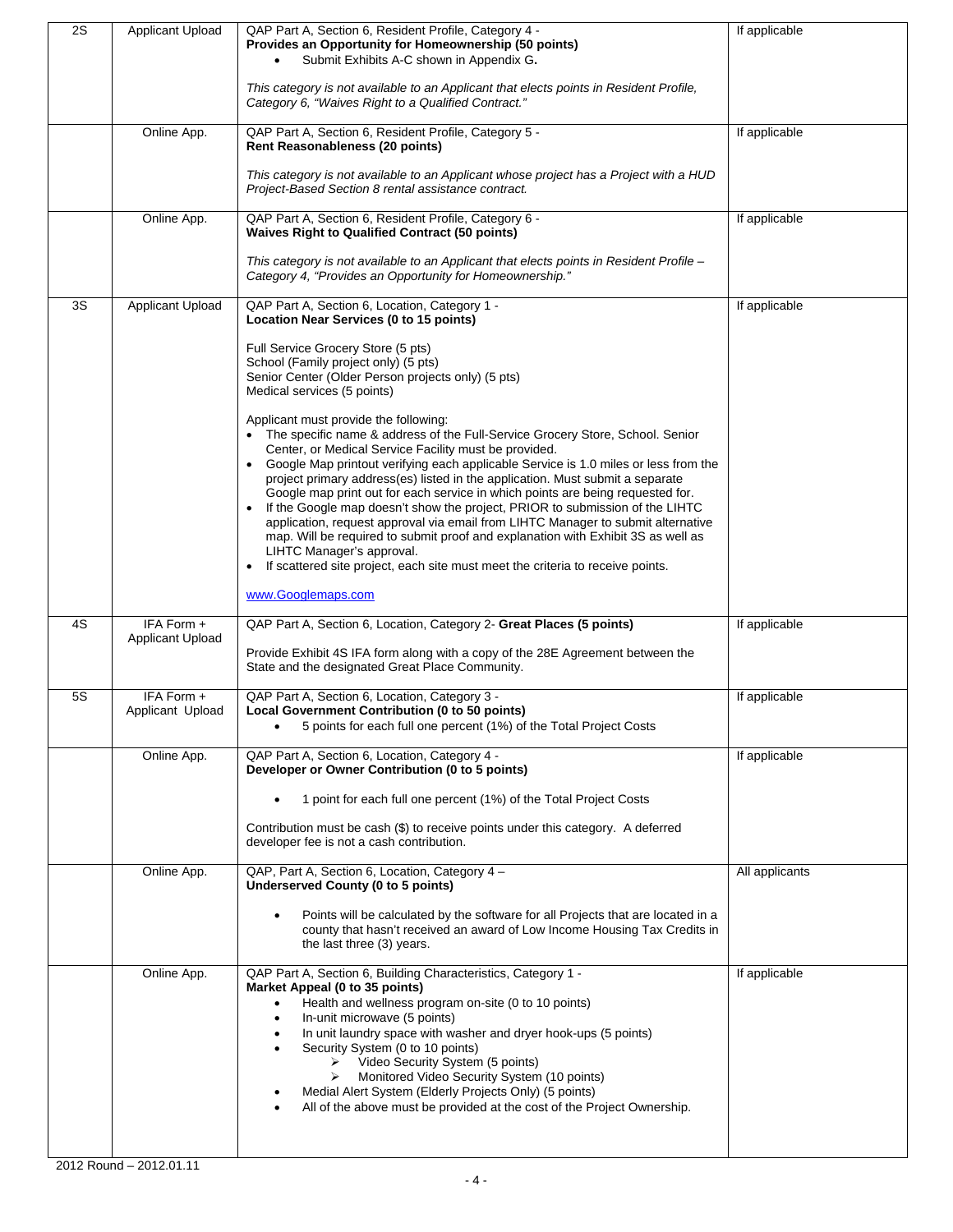| 6S  | Applicant Upload                      | QAP Part A, Section 6, Building Characteristics, Category 2 -<br>Projects with Historical Significance (10 points)<br>Provide documentation demonstrating that the entire project is listed on the National<br>Register of Historic Places or is determined to be eligible for the National Register by<br>the State Historic Preservation Officer.                                                                                                                                                                                                                                                                                                                                                               | If applicable |
|-----|---------------------------------------|-------------------------------------------------------------------------------------------------------------------------------------------------------------------------------------------------------------------------------------------------------------------------------------------------------------------------------------------------------------------------------------------------------------------------------------------------------------------------------------------------------------------------------------------------------------------------------------------------------------------------------------------------------------------------------------------------------------------|---------------|
| 7S  | Applicant Upload                      | QAP Part A, Section 6, Building Characteristics, Category 3 -<br>Projects that are Subsidized Project-Based Rental Assistance Projects<br>(up to 40 points)<br>No less than 50% of the units are covered by a project-based rental assistance<br>contract. Provide executed project-based rental assistance contract or a commitment<br>letter from the Public Housing Authority (PHA) stating the number of project-based<br>vouchers committed to the project.<br>Up to 50% of the units $= 20$ points<br>Up to $75\%$ of the units = 30 points<br>Up to 100% of the units $=$ 40 points<br>This category is not available to an Applicant that elects points in Category "Serves"<br>Lowest Income Residents." | If applicable |
|     | Online App.                           | QAP Part A, Section 6, Building Characteristics, Category 4 -<br><b>Construction/Unit Characteristics (0 to 20 points)</b><br>Exterior construction: durability (0 to 8 points)<br>$\bullet$<br>Doors (2 points)<br>Window sills (2 points)<br>Main Entrance areas OR covered entry and storm door (2 points)<br>Storage units (6 points)                                                                                                                                                                                                                                                                                                                                                                         | If applicable |
|     | Online App.                           | QAP Part A, Section 6, Building Characteristics, Category 5 - Fully Handicapped<br>Accessible LIHTC units (0 to 15 points)<br>Requires Architect to acknowledge the commitment elected by the<br>$\bullet$<br>Applicant as listed in the LIHTC Application in Exhibit 1T and Applicant<br>Election in the Application of one of the following:<br>At least twenty-five (25%) of the LIHTC units are fully handicapped<br>accessible (not adaptable) (5 points)<br>At least fifty percent (50%) of the LIHTC units are fully handicapped<br>accessible (not adaptable) (10 points)<br>At least seventy-five percent (75%) of the LIHTC units are fully<br>handicapped accessible (not adaptable) (15 points)       | If applicable |
| 8S  | Applicant Upload                      | QAP Part A, Section 6, Building Characteristics, Category 6 -<br>Readiness to Proceed (15 points) (Category 6 total points 0 to 35)<br>Capital Needs Assessment - Must provide a complete Capital Needs Assessment.<br>See description in QAP Appendix 1.                                                                                                                                                                                                                                                                                                                                                                                                                                                         | If applicable |
| 9S  | IFA Form +<br>Applicant Upload        | QAP Part A, Section 6, Building Characteristics, Category 6 -<br>Readiness to Proceed (10 points) (Category 6 total points 0 to 35)<br>Utilities - A completed IFA form from each utility company demonstrating that the<br>required utilities are already available at the Project site, they are adequately sized for<br>the Project, and no extensions are needed.                                                                                                                                                                                                                                                                                                                                             | If applicable |
| 10S | IFA Form +<br><b>Applicant Upload</b> | QAP Part A, Section 6, Building Characteristics, Category 6 -<br>Readiness to Proceed (10 points) (Category 6 total points 0 to 35)<br>Paved Road - A completed IFA form from the municipality that demonstrates that the<br>Project has direct contiguous access to an existing paved road with no extensions<br>needed.                                                                                                                                                                                                                                                                                                                                                                                         | If applicable |
| 11S | IFA Form +<br>Applicant Upload        | QAP Part A, Section 6, Building Characteristics, Category 6 -<br>Readiness to Proceed (15 points) (Category 6 total points 0 to 35)<br>Zoning - A completed IFA form providing evidence that the project site is properly<br>zoned for it proposed use.                                                                                                                                                                                                                                                                                                                                                                                                                                                           | If applicable |
|     | Online App.                           | QAP Part A, Section 6, Building Characteristics, Category 7 -<br>Impact on Environment (0 to 10 points)                                                                                                                                                                                                                                                                                                                                                                                                                                                                                                                                                                                                           | If applicable |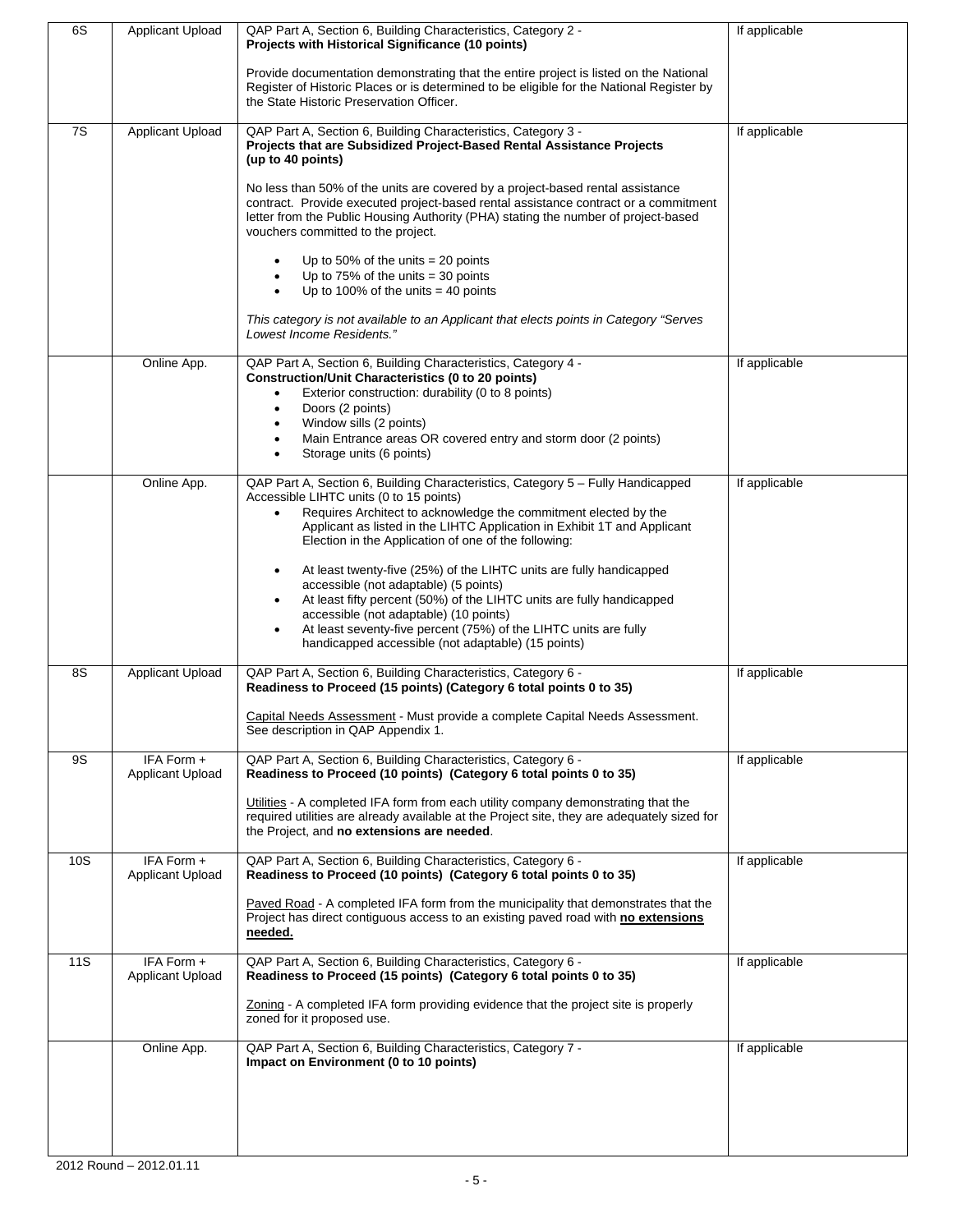|            | Online App.               | QAP Part A, Section 6, Building Characteristics, Category 8 -                                                                                                                                                                                                                                                                                                                                                                                                                                                                                                                          | If applicable                                                                                                                                                                                              |
|------------|---------------------------|----------------------------------------------------------------------------------------------------------------------------------------------------------------------------------------------------------------------------------------------------------------------------------------------------------------------------------------------------------------------------------------------------------------------------------------------------------------------------------------------------------------------------------------------------------------------------------------|------------------------------------------------------------------------------------------------------------------------------------------------------------------------------------------------------------|
|            |                           | <b>Energy Efficiency (20 points)</b>                                                                                                                                                                                                                                                                                                                                                                                                                                                                                                                                                   |                                                                                                                                                                                                            |
|            |                           | New Construction HERS Index of 74 or less 10 pts OR 20 points for HERS                                                                                                                                                                                                                                                                                                                                                                                                                                                                                                                 |                                                                                                                                                                                                            |
|            |                           | index of 68 or less<br>Existing Structures with IECC exceeded by 8% or more 10 points OR 20                                                                                                                                                                                                                                                                                                                                                                                                                                                                                            |                                                                                                                                                                                                            |
|            |                           | points if IECC exceed by 15% or more.                                                                                                                                                                                                                                                                                                                                                                                                                                                                                                                                                  |                                                                                                                                                                                                            |
|            |                           | Note: If Applicant elects and receives points for this category, the lower HERS Index                                                                                                                                                                                                                                                                                                                                                                                                                                                                                                  |                                                                                                                                                                                                            |
|            |                           | must be met before an IRS form 8609 will be issued. If IECC, the higher must be met<br>prior to issuance of IRS form 8609.                                                                                                                                                                                                                                                                                                                                                                                                                                                             |                                                                                                                                                                                                            |
|            |                           |                                                                                                                                                                                                                                                                                                                                                                                                                                                                                                                                                                                        |                                                                                                                                                                                                            |
|            | Online App.               | QAP Part A, Section 6, Other, Category 1 -<br>Final Title Guaranty Certificate on the real estate of the project (10 points)                                                                                                                                                                                                                                                                                                                                                                                                                                                           | If applicable                                                                                                                                                                                              |
|            |                           | QAP Part A, Section 6, Other, Category 2 - RESERVED                                                                                                                                                                                                                                                                                                                                                                                                                                                                                                                                    |                                                                                                                                                                                                            |
|            | Online Application        | QAP Part A, Section 6, Other - Category 3 -<br>Qualified Development Team Experience/Efficiency/Syndication Price<br>(0 to 18 points)                                                                                                                                                                                                                                                                                                                                                                                                                                                  | If applicable                                                                                                                                                                                              |
|            |                           | On-line software will calculate points based upon entry of information in the<br>Application. IFA will confirm Syndication price with Exhibit 10T.<br>Ten (10) or more years of Section 42 experience by a Developer, Managing<br>Member, or General Partner and has completed at least one (1) LIHTC<br>Project through issuance of IRS form 8609 within the last five (5) years<br>(10 points - all or nothing)                                                                                                                                                                      | The 3 points for LIHTC<br>projects in a MSA and the<br>syndication price is in the<br>upper 50% of the MSA<br>projects submitted to IFA in<br>the 2012 round is not<br>available to 4% Applicants.         |
|            |                           | If LIHTC project is in a Metropolitan Statistical Area (MSA) and the<br>syndication price is in the upper 50% of the MSA projects submitted to IFA<br>in the 2012 round. Note: No score will be generated by Applicant for this<br>category - only IFA will score. (3 points)<br>If LIHTC project is in a non-MSA and the syndication price is in the upper<br>50% of the non-MSA projects submitted to IFA in the 2012 round. Note:<br>No score will be generated by Applicant for this category – only IFA will<br>score. (3 points)<br>For remaining 3 points refer to Exhibit 14S. | The 3 points for LIHTC<br>projects in a non-MSA and<br>the syndication price is in the<br>upper 50% of the non-MSA<br>projects submitted to IFA in<br>the 2012 round is not<br>available to 4% Applicants. |
|            |                           |                                                                                                                                                                                                                                                                                                                                                                                                                                                                                                                                                                                        |                                                                                                                                                                                                            |
|            |                           |                                                                                                                                                                                                                                                                                                                                                                                                                                                                                                                                                                                        |                                                                                                                                                                                                            |
|            | <b>Online Application</b> | QAP Part A, Section 6, Other - Category 4<br>Reduced Developer Fee (0 to 30 points)                                                                                                                                                                                                                                                                                                                                                                                                                                                                                                    | If applicable                                                                                                                                                                                              |
|            |                           | 5 points for each full one (1%) reduction in Developer fee below the maximum<br>allowed by 2012 QAP Section 4.6.1.                                                                                                                                                                                                                                                                                                                                                                                                                                                                     |                                                                                                                                                                                                            |
|            |                           | <b>Examples</b><br>(1). If the project is new construction and includes 50 units, a full 1% reduction means<br>lowering the percentage on the first 36 units from 14% to 13% AND lowering the<br>percentage on the remaining 14 units from 12% to 11%.                                                                                                                                                                                                                                                                                                                                 |                                                                                                                                                                                                            |
|            |                           | (2). If the project is acquisition/rehabilitation, a full 1% reduction means lowering the<br>percentage on the rehabilitation portion from 16% to 15% AND lowering the<br>percentage on the acquisition portion from 8% to 7%.                                                                                                                                                                                                                                                                                                                                                         |                                                                                                                                                                                                            |
|            | <b>Online Application</b> | QAP Part A, Section 6, Other - Category 5<br>Project Costs (0 to10 points)                                                                                                                                                                                                                                                                                                                                                                                                                                                                                                             | All 9% Applicants as<br>applicable.                                                                                                                                                                        |
|            |                           | New construction projects, the Application for LIHTC includes per unit costs<br>that are in the lower fifty percent of new construction project applications<br>submitted to IFA in the 2012 round (5 points)                                                                                                                                                                                                                                                                                                                                                                          | The points for new<br>construction projects where<br>per unit costs are in the                                                                                                                             |
|            |                           | Note: No score will be shown upon Applicant submitting its application to IFA.                                                                                                                                                                                                                                                                                                                                                                                                                                                                                                         | lower fifty percent of new<br>construction project<br>applications submitted in the                                                                                                                        |
|            |                           | New Construction projects where the percentage of construction costs to<br>total project costs is 67% or higher (5 points).                                                                                                                                                                                                                                                                                                                                                                                                                                                            | 2012 round is not available<br>to 4% applicants.                                                                                                                                                           |
|            |                           | Acquisition/Rehabilitation, Rehabilitation, and Historic Rehabilitation<br>projects where the percentage of construction costs to total project costs is<br>50% or higher (5 points)                                                                                                                                                                                                                                                                                                                                                                                                   |                                                                                                                                                                                                            |
|            |                           | Acquisition/Rehabilitation projects, or Historic Rehabilitation projects, the<br>Applicant requests only rehabilitation credits and doesn't apply for or<br>request acquisition credits. (5 points)                                                                                                                                                                                                                                                                                                                                                                                    |                                                                                                                                                                                                            |
| <b>12S</b> |                           | RESERVED                                                                                                                                                                                                                                                                                                                                                                                                                                                                                                                                                                               |                                                                                                                                                                                                            |
| 13S        |                           | <b>RESERVED</b>                                                                                                                                                                                                                                                                                                                                                                                                                                                                                                                                                                        |                                                                                                                                                                                                            |
|            |                           |                                                                                                                                                                                                                                                                                                                                                                                                                                                                                                                                                                                        |                                                                                                                                                                                                            |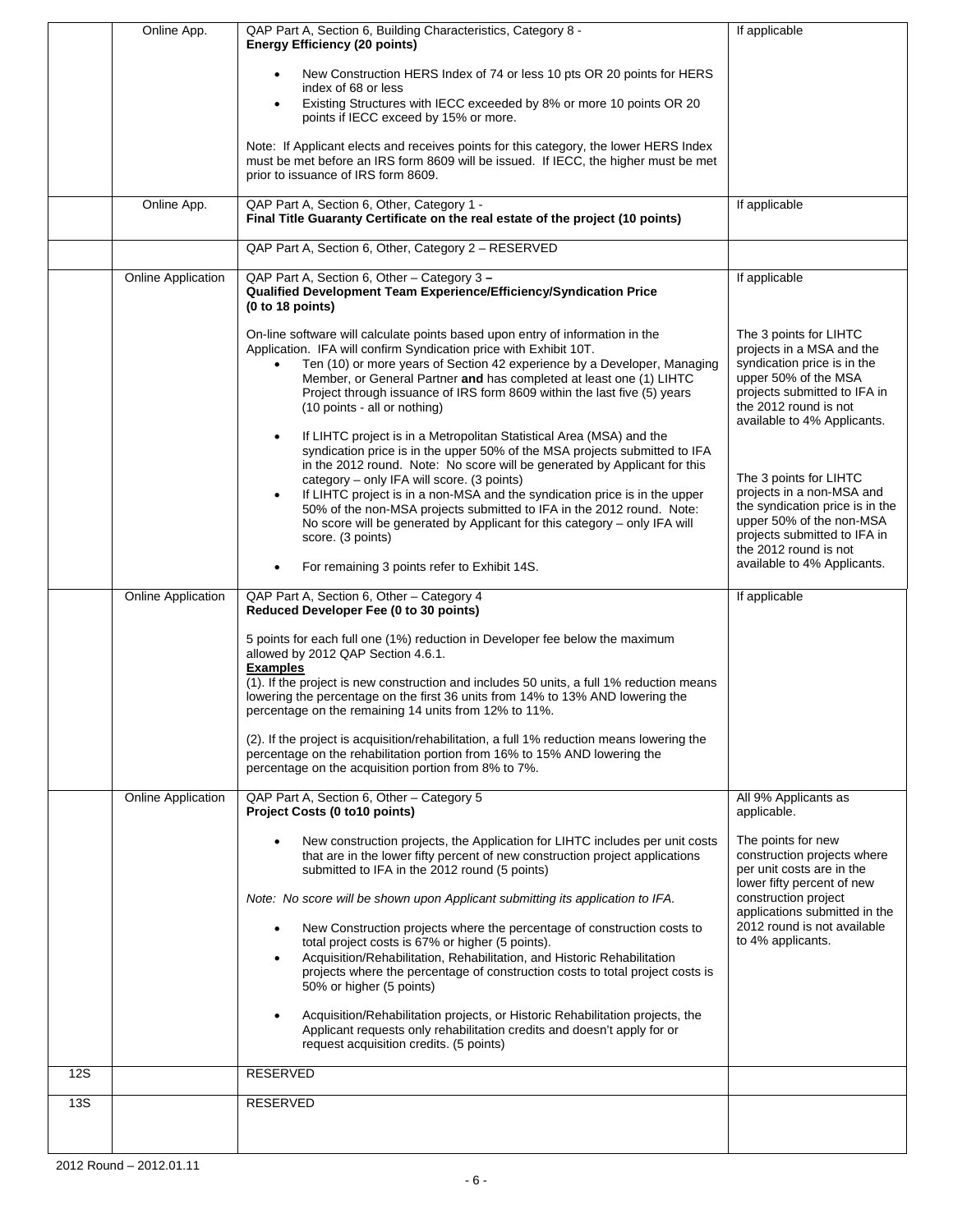| 14S                                | IFA Form +<br>Applicant Upload                    | QAP Part A, Section 6, Other, Category 3 -<br>Development Team Experience/Efficiency - Developer Third Party Equity<br>Investment Closing Confirmation 2008-2011 within 9 months after a tax credit<br>award (3 points) (Category 3 total points 0 to 18 points - see above)<br>Provide IFA required form completed and signed by Syndicator/Equity<br>Investor.<br>Must show the equity closing occurred no later than 9 months after a tax<br>credit award in the years 2008-2011. | If applicable                                                                                    |
|------------------------------------|---------------------------------------------------|--------------------------------------------------------------------------------------------------------------------------------------------------------------------------------------------------------------------------------------------------------------------------------------------------------------------------------------------------------------------------------------------------------------------------------------------------------------------------------------|--------------------------------------------------------------------------------------------------|
| <b>HOME</b><br><b>Exhibit</b><br># | <b>Supplied by</b>                                | <b>Narrative Description</b>                                                                                                                                                                                                                                                                                                                                                                                                                                                         | <b>When Required</b>                                                                             |
| $H-1$                              | IFA Form +<br>Applicant Upload                    | Application Certification<br><b>IFA Required Form</b><br>$\bullet$                                                                                                                                                                                                                                                                                                                                                                                                                   | LIHTC projects applying for<br><b>HOME</b> funds                                                 |
| $H-2$                              | IFA Form +<br>Applicant Upload                    | Assurances Signature Page<br>IFA Required Form<br>$\bullet$                                                                                                                                                                                                                                                                                                                                                                                                                          | LIHTC projects applying for<br><b>HOME</b> funds                                                 |
| $H-3$                              | Applicant Upload<br>(link provided)               | Applicant/Recipient Disclosure/Update Form - HUD 2880<br>http://hud.gov/offices/adm/hudclips/forms/hud2.cfm                                                                                                                                                                                                                                                                                                                                                                          | LIHTC projects applying for<br><b>HOME</b> funds                                                 |
| H-4                                | Applicant Upload<br>(link provided)               | W-9 Form (Request Taxpayer ID number and certification)<br>http://www.irs.gov/formspubs/index.html<br>$\bullet$                                                                                                                                                                                                                                                                                                                                                                      | LIHTC projects applying for<br><b>HOME</b> funds                                                 |
| $H-5$                              | IFA Form +<br>Applicant Upload                    | <b>Minority Impact Statement</b><br>IFA Required Form<br>$\bullet$<br>http://www.iowafinanceauthority.gov/index.cfm?nodeID=38884&audienceID<br>$=1$                                                                                                                                                                                                                                                                                                                                  | LIHTC projects applying for<br><b>HOME</b> funds                                                 |
| $H-6$                              | IFA Form +<br>Applicant Upload<br>(link provided) | No Lobbying Exhibit - No Lobbying Certificate<br>IFA Required Form<br>$\bullet$<br>http://www.iowafinanceauthority.gov/index.cfm?nodeID=38884&audienceID<br>$=1$                                                                                                                                                                                                                                                                                                                     | LIHTC projects applying for<br>\$100,000 or more of HOME<br>funds                                |
| $H - 7$                            | IFA Form +<br>Applicant Upload<br>(link provided) | No Lobbying Exhibit - Disclosure of Lobbying Activities<br>IFA Required Form<br>$\bullet$<br>http://www.iowafinanceauthority.gov/documents/resources/Exhibit_H7__Dis<br>$\bullet$<br>closure of Lobbying FB43CAF04E9C3.pdf                                                                                                                                                                                                                                                           | If applicable                                                                                    |
| $H-8$<br>through<br>$H-22$         |                                                   | <b>RESERVED</b>                                                                                                                                                                                                                                                                                                                                                                                                                                                                      |                                                                                                  |
| $H-23$                             | Applicant Upload                                  | Seller's Acknowledgement Form                                                                                                                                                                                                                                                                                                                                                                                                                                                        | LIHTC projects applying for<br><b>HOME</b> funds                                                 |
| $H-24$                             | IFA Form &<br><b>Applicant Upload</b>             | <b>Relocation Plan</b><br>Must be provided for LIHTC projects requesting HOME funds.<br>IFA Required Form<br>http://www.iowafinanceauthority.gov/documents/resources/Exhibit_H24_Rel<br>ocation_Plan_E7984B0F30467.doc                                                                                                                                                                                                                                                               | LIHTC projects applying for<br>HOME funds and there is an<br>existing building(s) on the<br>site |
| $H-25$                             | Applicant Upload                                  | Memorandum of Understanding with Homeless Services Provider                                                                                                                                                                                                                                                                                                                                                                                                                          | Only for projects consisting<br>of 36 or more units                                              |
| $H-26$<br>through<br>$H-29$        |                                                   | <b>RESERVED</b>                                                                                                                                                                                                                                                                                                                                                                                                                                                                      |                                                                                                  |
| $H-30$                             | IFA Form &<br>Applicant Upload                    | Agreement to Conditions for Joint HOME/LIHTC Program's Funding of a ROSE<br>Program<br><b>IFA Required Form</b><br>$\bullet$                                                                                                                                                                                                                                                                                                                                                         | LIHTC projects applying for<br>HOME funds and will be a<br>ROSE project                          |
| $H-31$<br>through<br>$H-33$        |                                                   | RESERVED                                                                                                                                                                                                                                                                                                                                                                                                                                                                             |                                                                                                  |